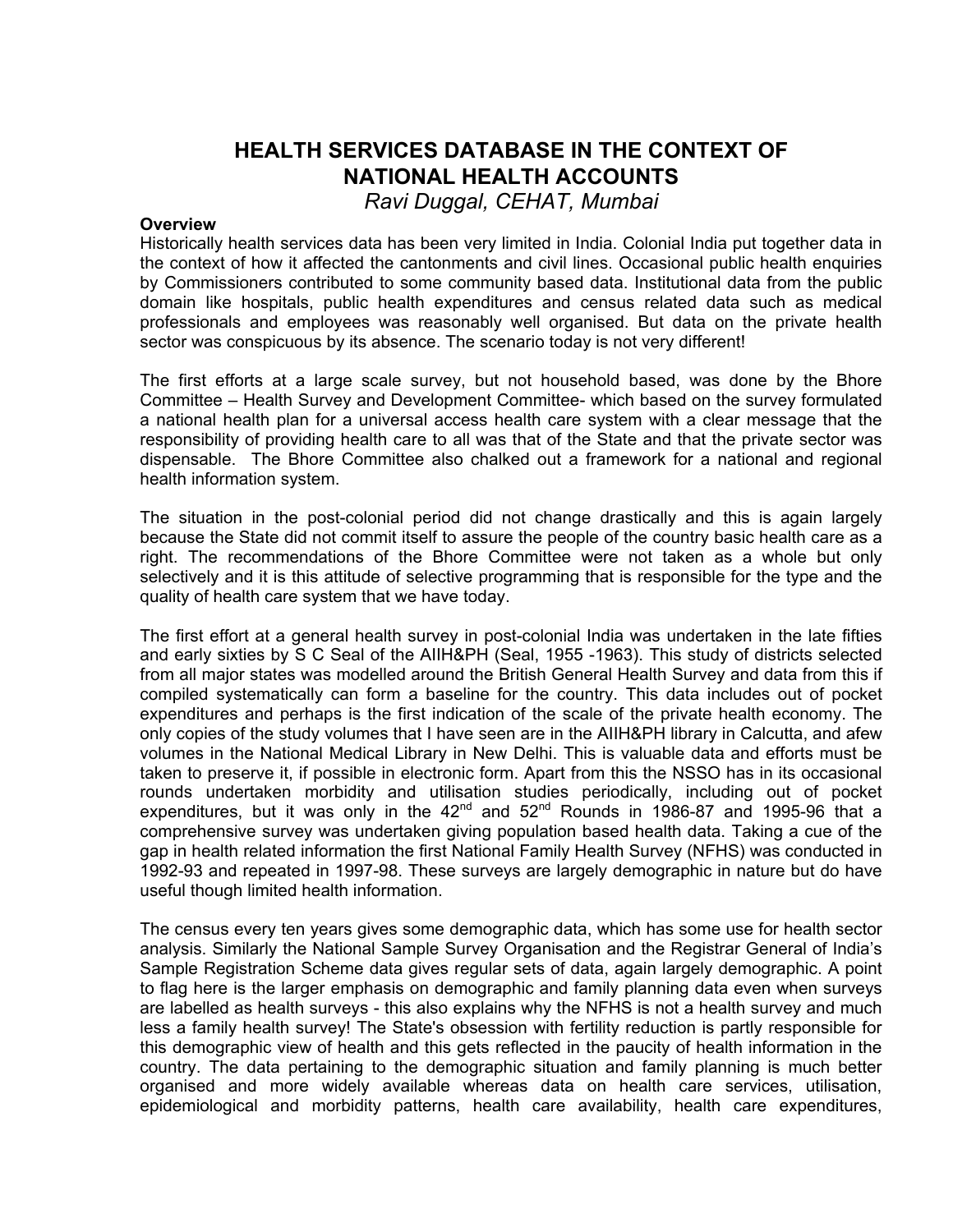humanpower etc. are most inadequate and not easily available. Outside the state framework the NCAER is the only organisation that has carried out national surveys through which limited population-based health information has been collected – they conducted two surveys in the fist half of the nineties.

At the micro level the situation is similar. A large number of micro studies have been carried out but a large majority of them are again demographic or family planning related. This is largely because funding for such studies comes either from the family planning department or international agencies whose primary concern is population control. In a national review of such research done in 1993 by the research team of the Foundation for Research in Community Health it was found that an overwhelming majority of such funded research, a small proportion of it very good, lies unpublished and inaccessible to those who would like to use such research findings (FRCH,1993).

## **Data Availability and Organisation**

In India data collection, compilation and distribution is almost the sole monopoly of the Central Statistical Organisation (CSO). The NSSO and the RGI's offices provide the CSO with a fair amount of support in its efforts at compiling and publishing a wide array of data. The CSO is also dependant on other bodies to feed it with the necessary data, which is collected through their routine functioning.

The CSO publishes a wide range of statistical compendia that provide information on all aspects of the economy and society (CSO, 1989). The users of this information are also a highly differentiated group and are appreciative of the thankless task that the CSO undertakes. However, the CSO encounters many problems in compiling this data. It is evident from their numerous documents that they invariably do not receive complete information for the variables that they publish in their various compilations. This is largely because of the poor organisation and lack of cooperation on the part of bodies which generate the data and are supposed to supply regularly to the CSO - while a large part of the data from public bodies is more or less regularly available it is the private institutions whose compliance is very poor, and this is especially crucial for the health sector in India because of the overwhelming dominance of the private sector. One sees complacency setting in within the CSO as evidenced from the decline and delays in bringing out its crucial publications.

The NSSO is one agency that collects primary data on practically every socio-economic issue. Its sample cuts across the entire country and hence its contribution is very vital for any database. Its methodology and credibility (though of recent being questioned) is generally held in high esteem internationally. Unfortunately it has failed to provide data on time - the delay most often being about seven to eight years.

Here our concern is with health and related data so we will not comment on other data. Compilation of health services data at the national level is the responsibility of the Central Bureau of Health Intelligence (CBHI). Similar bureaus at the state level lend support as clearing houses for respective states. The CBHI has been regularly bringing out its annual publication "Health Statistics of India", now called "Health Information of India". Though the range of subjects is diverse, it covers mostly the public sector and it is this that is its major shortcoming because health care in India is largely in the private sector. And in recent years, in spite of computerisation the time lag in availability of this document has become 4 - 5 years. The latest data available today is for 1997-98. Once in 5 years they also bring out a Directory of Hospitals which gives details about hospitals, its bed capacity etc.. for each hospital which is registered or files its return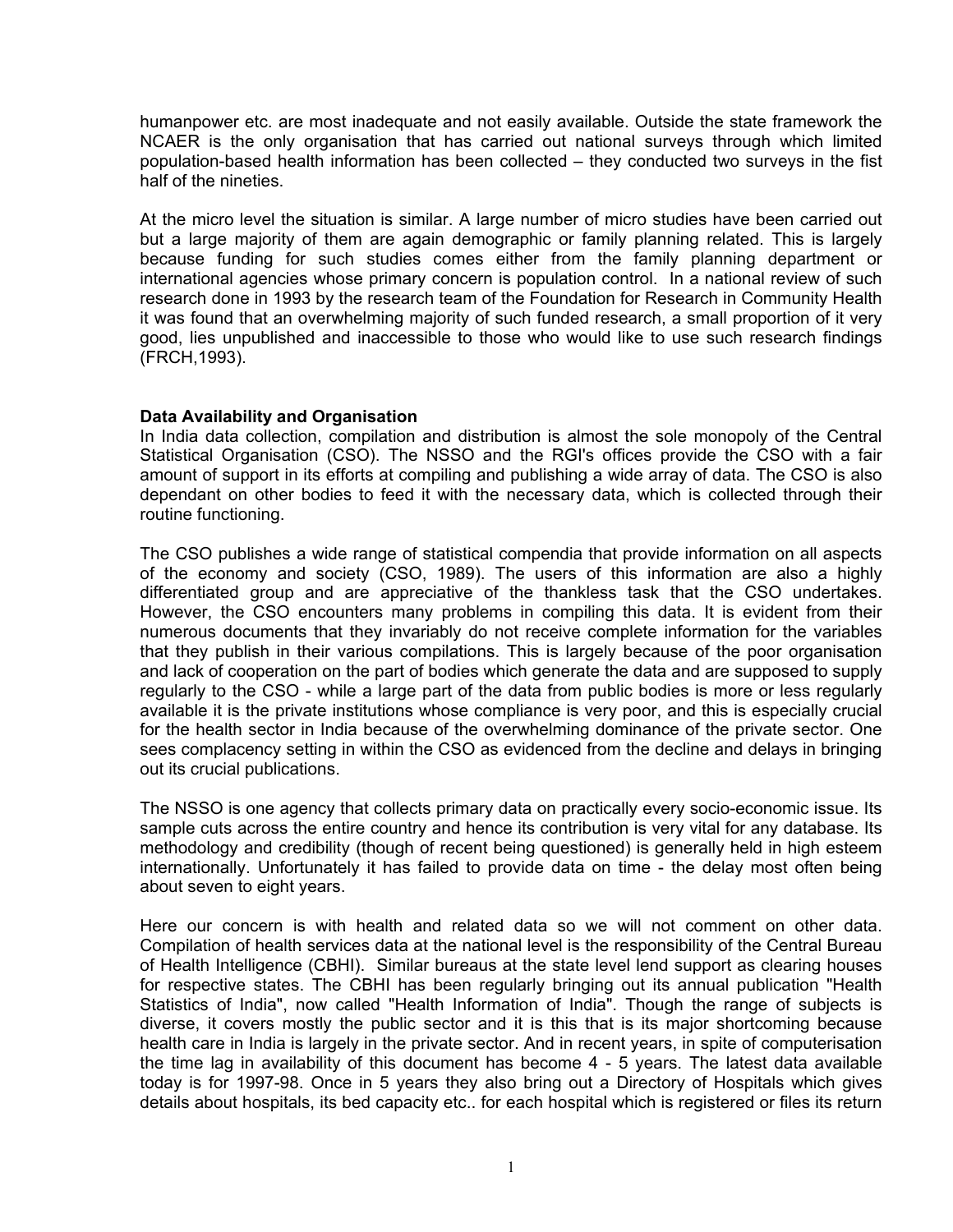to the appropriate authority. In this too it is seen that while all public hospitals are covered, private hospitals are grossly under enumerated because regulation and control of private health care facilities is not taken seriously in most states (Mahapatra and Berman, 1992; Duggal and Nandraj, 1991 and 1996). Incidentally, the last issue of the Hospital Directory was in 1988!

The CBHI's Health Information of India, apart from giving basic socio-economic and demographic information, which it draws from either the RGI or the CSO, publishes information, in a number of cases state-wise, on health care infrastructure like hospitals, dispensaries, PHCs and beds (including private sector, which studies now show are underestimates in the CBHI compendium), communicable diseases like leprosy, tuberculosis, malaria, etc.. which is data mainly from public institutions hence grossly underestimated, health humanpower - doctors of various systems, nurses, paramedics in government health programs, rural health care personnel, medical education admissions and outturns etc.., public health expenditures in aggregate form, cause of death statistics, and health insurance (public sector only) statistics.

While the data categories appear to have a wide range of coverage basic morbidity data or an epidemiological profile on which all health care planning should be based is not available. Morbidity/epidemiological studies on a national scale have never been done, except for the one on tuberculosis way back in 1957. The quality of the data and its uptodateness is far from what is desired. This inadequacy of even the existing data is largely due to the laxity of data collecting and reporting agencies. The CBHI can only report from what it gets. The blame lies mainly with the state bureaus who do not put serious efforts at assuring that the data from the agencies responsible for supply of the respective data reaches them. For instance, the state Medical Councils are supposed to supply information on registration of allopathic doctors. While some state medical councils have been quite regular and up-to-date many have not been doing their duty of sending updated records to the health information bureaus. Thus, for a number of states we see that data reported on the number of registered doctors is for up to even five years ago. In contrast the Nursing Council and the Dental Council are much more efficient and timely.

Now for nearly a decade the CBHI's Health Information is computerised but that has not changed the way it reports data. Neither has it made them up-to-date nor has the presentation improved. Computerisation gives the opportunity for analytical statements but nothing of this kind has been forthcoming.

Further CBHI reports some sets of data which are meaningless - reporting targets achieved for treatment of communicable diseases makes little sense, what is needed is to report actual prevalence and/ incidence and then the percent of such cases who have received treatment. For example, the 1988 Health Information reported that there were only 9375 deaths due to tuberculosis in India in 1987 (Table 10.17, pg.178) - this is a ridiculous figure to present for those who don't know that it represents deaths only in public hospitals and that too partially reported. In the same volume in Table 11.3 on page 202 the RGI data on survey of causes of death is reported in which of all surveyed rural deaths 5.29% were due to tuberculosis of the lungs - this gives us an all India figure for 1986 of over 353,000 deaths due to pulmonary tuberculosis in rural areas alone!

Other national level efforts have been from the Census (data on professions which gives us estimates of doctors of different systems, nurses, paramedics etc..), in the Economic Census Tables (data on establishments etc..), from the NSS (Expenditure on medical care in selected consumption expenditure rounds, morbidity, 42nd and  $52<sup>nd</sup>$  round on morbidity and utilisation, disability, nutrition, health care establishments, immunisation, indebtedness due to health care etc..), and Comptroller and Auditor General which gives public health spending by major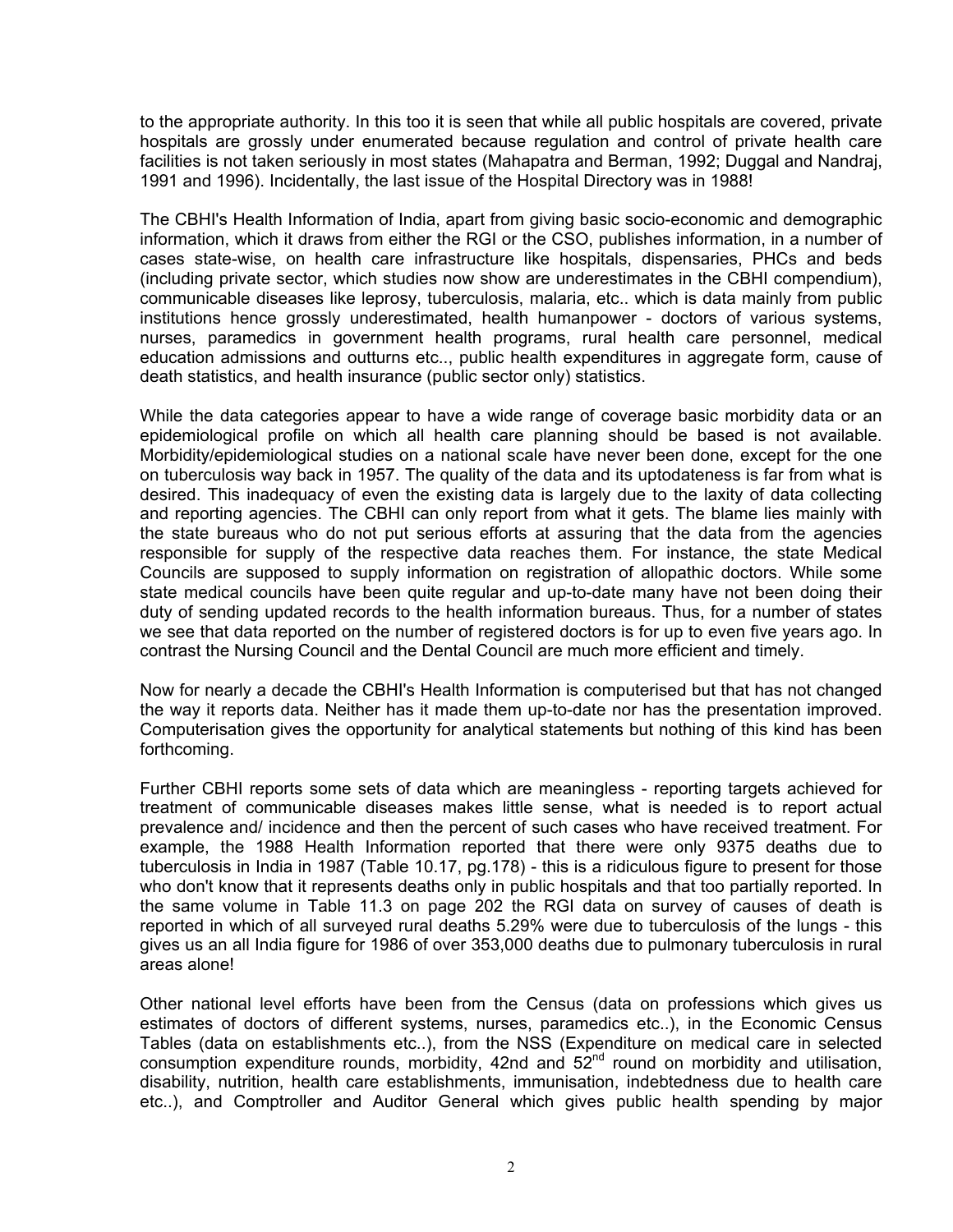programs in its Combined Finance and Revenue Accounts - which since 1987 has not been published – of course there are state finance and revenue accounts separately for each state which are available in the NIPFP and RBI libraries.

Among the other surveys the NCAER surveys focus on household morbidity, utilisation and expenditure patterns, the NFHS is mostly demographic and family planning related and provides health data pertaining only to immunisation, pregnancy, delivery (MCH related) and of important communicable diseases like malaria, tuberculosis and malaria, and physical disabilities, and ARI and diarrhoea among children. Both NCAER and NFHS data sets are computerised and the latter is available to any serious researcher in electronic form from the IIPS on request. The NFHS has a volume on India and separately for each state. They have also published selected thematic reports and a series of NFHS Research Bulletins.

## **Making a Health Database**

When I was at FRCH we began the first efforts at evolving a health services database. Public health expenditures was the item selected to begin this process because it was the most organised form of data and easily accessible. From 1951 to 1985 all available data on public health expenditure for each state and union territory was compiled and computerised. Now at the Centre for Enquiry into Health and Allied Themes (CEHAT) we have continued this process. The health finance database has been updated up to 1998-99 and other health services data like health personnel, hospitals, beds, PHCs, mortality and fertility rates, immunisation, ante-natal care etc.. has also been partially compiled. CEHAT is committed to building a complete health care database and as an initial step for making it public we published a core part of it in the Economic and Political Weekly (April 15 and 22, 1995). Subsequently we brought it out in an electronic version as a DOS based database This data is available on a single year basis from 1951 to 1995 for each state and union territory in a set of two floppies along with a user friendly program. Recently we have undertaken the task to update it and make it available in a windowsbased version. This new version updated to the most recent year will be available on a CD-ROM before end of 2002 – selected data is already available on the web at www.cehat.org CEHAT is working out a strategy to make this process an ongoing one, add newer categories of data, including those from micro studies and make these updates available periodically, and also place it on the website.

To conclude, each set of health data has been discussed below in the context of its sources, availability, quality, access etc. and the work that CEHAT has already done is also highlighted. The larger focus will be on health expenditures and how it can contribute to developing the base for national Health Accounts.

## **HEALTH POLICY AND PLANNING**

- Five year plan documents: health program recommendations, allocations, investment expenditures
- Various Committee reports' recommendations: Bhore Committee, Mudaliar Committee, Chopra Committee, Shrivastava Committee, Kartar Singh Committee, ICMR-ICSSR Committee etc..
- Annual Reports of the Ministry of Health and the Report and Recommendations of the Joint Council of Health and Family Welfare.

The Ministry of Health has put in some efforts at compilation of Committee reports; annotations can be compiled into a database. The five year plans, including allocations, investments and expenditures are already on the planning commission website. At CEHAT too we have already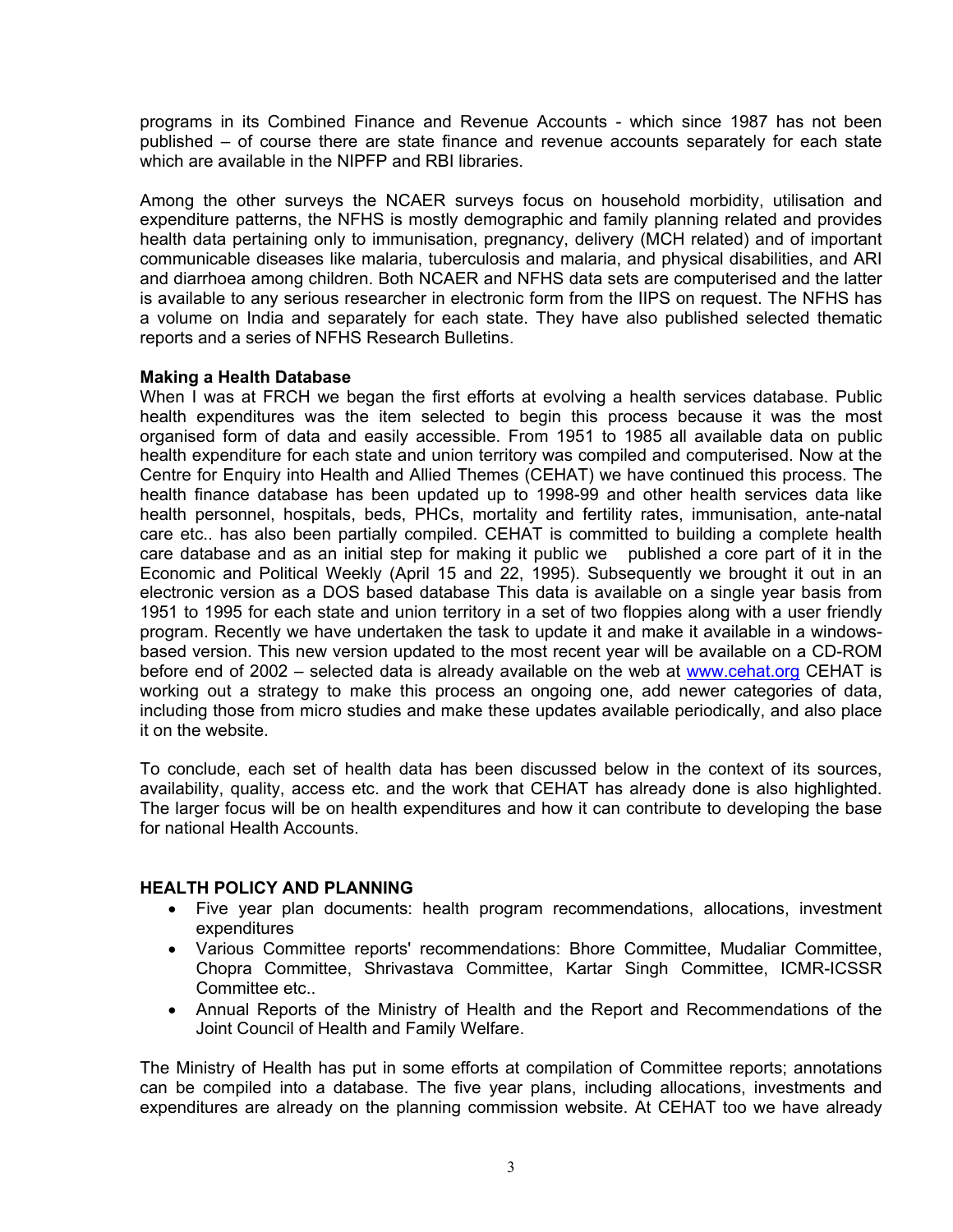collated most of this information and it will be bundled into the database that CEHAT has developed.

## **HEALTH PERSONNEL**

- State Councils for allopathic and ISM&H doctors, dentists and nurses which generate information on registered practitioners and the CBHI publishes it in Health Information of India (HII), also data on medical colleges, admissions and outturn
- Information on paramedics and all other health personnel in rural government health care in Rural Health Bulletin and CBHI's HII
- Census Economic Tables for all categories of health personnel for census years
- IAMR also publishes health personnel data in its statistical compendium Manpower Profile Yearbook

The quality of registration data, especially of the State (allopathic) Medical Councils is unsatisfactory and in many states there is a lag of over five years in reporting. Other problems with this data is that it is registration data and does not reflect on the number of active practitioners - often those who have died, migrated to other countries or have stopped practicing continue to be on the list and on the other hand many who are practicing have not registered and hence are not included in the list. CBHI in its HII publishes most of the above data for previous year. The Census economic tables give more accurate data on doctors who are economically active and here we get breakdown by gender, pathy, rural/urban residence, age, educational background etc.. Analysis of Census data, which comes once in ten years, shows that for allopathic doctors, for the same year as the Census, the Medical Councils make an over count by 15-20%. CEHAT has compiled a substantial part of this data for single year since 1951 and the Census data too and computerised it - part of it published in the EPW as mentioned above and up to 1993 it is now available on floppies. The data categories include number of doctors, dentists, nurses registered with the respective Councils, breakdowns of the Census data by gender, pathy, residence. Also included are different categories of paramedics like ANMs, MPWs, pharmacists etc. in government services.

## **HEALTH INFRASTRUCTURE**

- HII compiles annual information on hospitals, dispensaries, hospital and dispensary beds, PHCs, Subcentres. The hospital and dispensary data includes private hospitals also.
- CBHI also brings out a Hospital Directory every few years.
- PHC and other rural health infrastructure also available in the Rural Health Bulletin of the Ministry of Health

Various micro studies have shown that the private sector data is very much underestimated. CEHAT has compiled all the available data in this category and up to 1993 it is available on floppies. Data categories include hospital and dispensaries and beds by rural/urban location and by private/public ownership. Apart from CBHI another source of information are the Establishment data from the economic census which lists directory/non-directory establishments and own account enterprises in the health sector.

## **UTILISATION AND MORBIDITY**

- NSS and NCAER are the only major sources for such data
- Number of micro studies provide good information

This is one set of data that is not available on a regular time series basis. The NSS morbidity and utilisation surveys are very few and the only detailed survey was the  $42^{nd}$  and  $52^{nd}$  round in 1987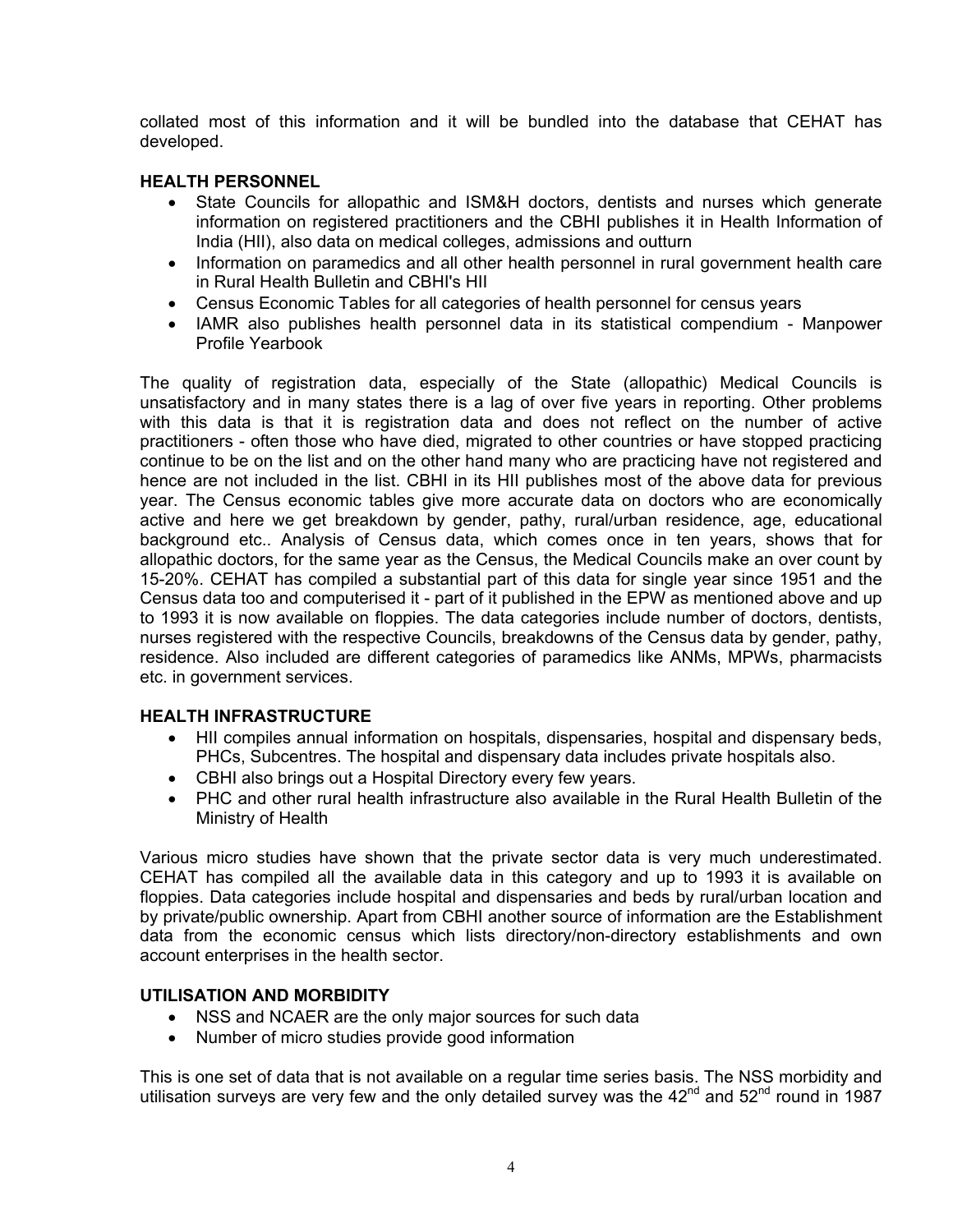and 1996, respectively. In the eighties a number of micro studies were done which for the first time brought such data on agenda and as a consequence NCAER did two national level studies in 1992 and 1994. Both NSS and NCAER data is computerised but is not as yet available publicly for independent analysis. The NSS data is published in Sarvekshana and NCAER data in book form. Some important micro studies are those done by FRCH in Maharashtra and Madhya Pradesh (Duggal and Amin, 1989; George et.al. 1993;), KSSP in Kerala (Kanan et.al. 1991 and Kunhikannan et.al., 1999), CEHAT in Maharashtra (Nadraj et.al., 1998, Madhiwala et.al. 2000 and Dilip and Duggal, 2002)

Morbidity data is also available in a limited way for captive populations like users of public hospitals (published by CSO in Statistical Abstract of India - but since returns are not filed by all hospitals regularly this data has very little value, except perhaps for percent distribution of cause of morbidity), for users of railway, postal, mining, CGHS and ESIS health services. Such data can be used to give useful proxy estimates in the absence of better quality data. This data is available in respective organisation's annual reports.

## **FAMILY PLANNING**

- Family Welfare Yearbook, an annual publication of the Dept. of Family Welfare of the Ministry of Health publishes detailed data on contraceptive methods use, fertility related indices, family planning expenditures, MCH related data, abortion and abortion services etc.
- NFHS also has similar data

This data is quite comprehensive but a fair part of it relating to contraception acceptance is suspect. Of course, the data refers only to the public system. The NFHS data is very useful here because it gives an opportunity to compare field level data with service statistics of the Family Planning department.

## **HEALTH INDICES**

- RGI's SRS data on mortality and fertility, cause of death data and data on use of medical facility at birth and death,
- Also NSSO and Census data and now NFHS data.

Data categories include crude birth and death rates, infant mortality rates, total fertility rates, agespecific fertility rates, pregnancy outcomes, % users of medical facilities at birth and death, causes of death etc..

## **HEALTH INSURANCE**

- ESIS, CGHS, Railways data on expenditure and utilisation from their Annual Reports, HII also publishes some of this data
- Also data on various other insurance programs under Acts covering various miners, maternity benefit, plantation workers, beedi workers, cinema workers etc.
- Data on Mediclaim could be compiled from the various insurance companies; this will provide information on both corporate health insurance from group policies as well as individual insurance cover

## **PHARMACEUTICAL PRODUCTION**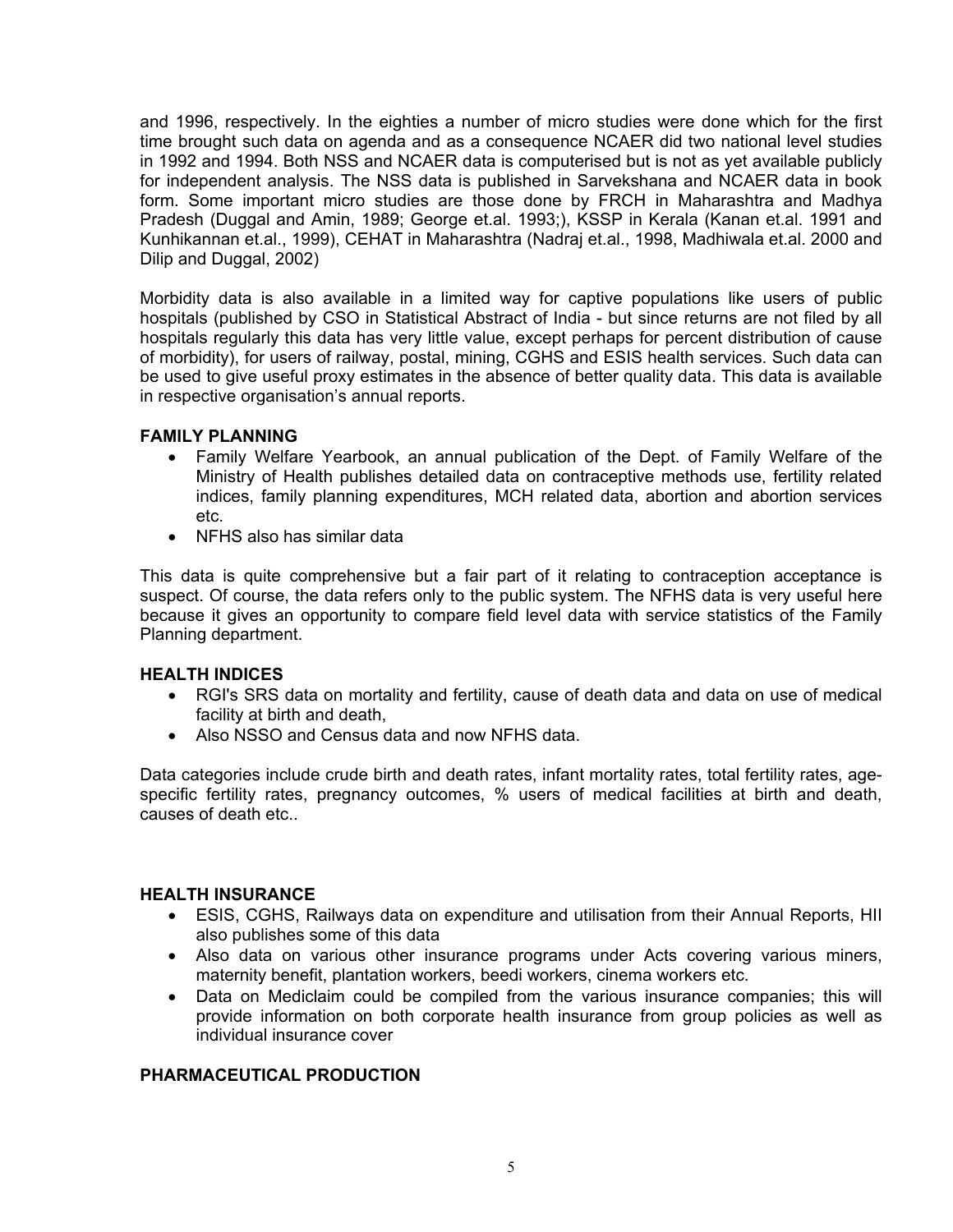- Data on overall and key drugs production and availability from Ministry of Chemicals, and association of pharmaceutical producers like IDMA and OPPI.
- Also from ORG which compiles market intelligence on drugs, but as yet not available publicly

## **HEALTH EXPENDITURES**

- Combined Finance and Revenue Accounts of the Union and State Governments and the State Finance and Revenue Accounts and Civil Budgets for public health expenditures by major health programs and the latter with line items. Such data is available from the year 1891 onwards.
- The Performance Budgets of state governments and zilla parishads in some states give more detailed information and in these budgets one can get integrated information on accounts and health services data in one place. Unfortunately, in the few states that this instrument exists it is being neglected
- Municipal and other local body expenditures available for selected years: Statistical Abstract of India (for Municipal Corporations), Health Statistics of India (until early sixties), NCAER and NIUA studies for some specific years and the Census village and town directories
- Other public health expenditures for selected populations as part of social security for employees - the largest is the Employee State Insurance Scheme providing comprehensive health cover for organised sector employees covered under the Factories Act and related Acts; compensation for injuries and occupational diseases under the Workmen's Compensation Act; social security benefits, including medical care, for other category of workers like miners under the various Mines Act, for Beedi workers under the Beediworkers welfare Fund; plantation welfare funds; for cinema workers under the Cinema workers welfare Fund; maternity benefits under the Maternity benefits Act for all women workers in the organised sector and those covered by the various social security and welfare fund legislations; the Central Govt. Health Scheme for Central govt. employees; health services for employees of Railways, armed forces and post and telecommunication services and other public sector units. Information on expenditures, services, utilisation etc.. is available from statutory returns and Annual reports of these organisations.
- Health insurance, apart from the social security schemes referred to above, is still in its infancy. The main scheme available is Mediclaim from the public insurance companies. This is for hospitalisation cover and is offered both as individual and group schemes. Today private insurance companies are also offering similar packages, and with TPAs such schemes are becoming more attractive though also more expensive. Insurance companies do not make their data public but one could push IRDA to make it available for national accounts purposes. For clients who give large "other business" to insurance companies the latter provide even comprehensive healthcare cover for their employees with reasonable premiums.
- For private expenditures national level data from NSSO's morbidity and utilisation surveys and consumption expenditure rounds as also CSO's estimates of private final consumption. Recent years NCAER survey data also available. Estimates also from various micro studies.

While the public expenditure data is easily available from the CFRA, State FRA and Civil Budgets, and the CBHI publishes atleast aggregate data for the previous year in its annual Health Information compendium, that of the private sector is not available - the NSS and CSO estimates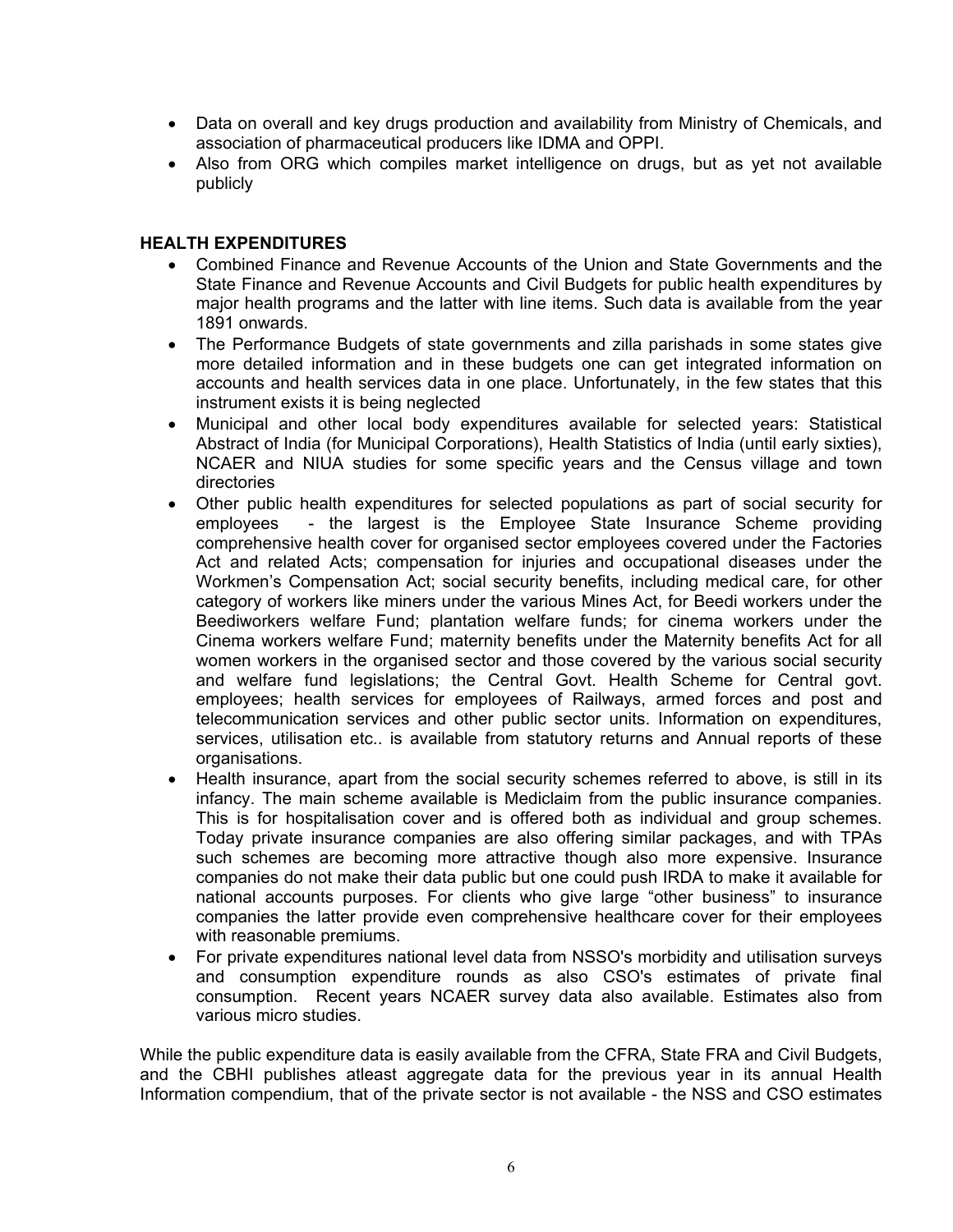are underestimates as shown by various micro studies. NIPFP (1993), FRCH (Duggal et.al.1992) and CEHAT (Duggal et.al.,1995) too have compiled data on public health expenditures in a more systematic and analytic manner. The public health expenditure data in its disaggregated form has now been compiled into a computerised database by CEHAT for all states with single-year data from 1951 onwards - part of this has been published in the EPW of April 15 and 22, 1995 as a 5 year time-series data set. Now it is available on floppy for the years 1951-1995 for each year and for each state and union territory. The data categories include overall health expenditure as incurred by the Ministries of Health, and separately expenditures of the Medical department, Public Health department and Family Planning department. In each of these departments further desegregations have been made - hospital and dispensaries, medical education and research, disease programs, rural family planning services, urban family planning services, maternal and child health services, public health training etc.. Presently this is being updated and converted into a windows based database.

One problem faced presently is that the CFRA has not been published from 1987 onwards and hence a compiled source of Finance data for all states together is no longer available in the details that CFRA used to provide. For such data we have to now go to each state's accounts/budget individually, and thus the process of compiling such data becomes much more cumbersome. We hope the CFRA gets back to publishing its reports as earlier, and perhaps also makes the data available digitally.

For the social security data the Labour Bureau publishes annual year books called the Indian Labour Yearbook and all such data categories, including income and expenditure is covered. The Railway Board, the P and T Dept, and the CGHS provide the data for their medical expenditures, which the CBHI publishes. The armed forces do not provide their data, but in terms of their strength they are similar to the Railways and the volume of their expenditure would be at least similar, but likely to be more because for every working soldier the armed forces have 1.8 pensioners.

As an illustration we are pooling together below all data that will be relevant for a National Health Accounts system:

|   |                 |             | 1951  | 1961  | 1971  | 1981  | 1991  | 1995            | 1996   | 1997   | 1998   | 2000   |
|---|-----------------|-------------|-------|-------|-------|-------|-------|-----------------|--------|--------|--------|--------|
|   | Hospitals       | Total       | 2694  | 3054  | 3862  | 6805  | 11174 | 15097           | 15170  | 15188  |        | 17000  |
|   |                 | % Rural     | 39    | 34    | 32    | 27    |       | 31              | 34     | 34     |        |        |
|   |                 | %Private    |       |       |       | 43    | 57    | 68              | 68     | 68     |        |        |
| 2 | Hospital &      | Total       | 11700 | 22963 | 34865 | 50453 | 80640 | 84943           | 892738 | 896767 |        | 950000 |
|   | dispensary beds |             | 0     | 4     | 5     | 8     | 9     |                 |        |        |        |        |
|   |                 | % Rural     | 23    | 22    | 21    | 17    |       | 20              | 23     | 23     |        |        |
|   |                 | %Private    |       |       |       | 28    | 32    | 36 <sub>1</sub> | 37     | 37     |        |        |
| 3 | Dispensaries    |             | 6600  | 9406  | 12180 | 16745 | 27431 | 28225           | 25653  | 25670  |        |        |
|   |                 | % Rural     | 79    | 80    | 78    | 69    |       | 43              | 41     | 40     |        |        |
|   |                 | % Private   |       |       |       | 13    | 60    | 61              | 57     | 56     |        |        |
| 4 | <b>PHCs</b>     |             | 725   | 2695  | 5131  | 5568  | 22243 | 21693           | 21917  | 22446  | 23179  | 24000  |
| 5 | Sub-centres     |             |       |       | 27929 | 51192 | 13109 | 13190           | 134931 | 136379 | 137006 | 140000 |
|   |                 |             |       |       |       |       | 8     | 0               |        |        |        |        |
|   |                 |             |       |       |       |       |       |                 |        |        |        |        |
| 6 | Doctors         | Allopaths   | 60840 | 83070 | 15300 | 26614 | 39560 | 45967           | 475780 | 492634 | 503947 | 530000 |
|   |                 |             |       |       |       | 0     | 0     | 0               |        |        |        |        |
|   |                 | All Systems | 15600 | 18460 | 45000 | 66534 | 92000 |                 |        | 108017 | 113347 | 121112 |
|   |                 |             | 0     | 6     | 0     | 0     | 0     |                 |        | 3      |        |        |
| 7 | <b>Nurses</b>   |             | 16550 | 35584 | 80620 | 15039 | 31123 | 56296           | 565700 | 607376 |        |        |
|   |                 |             |       |       |       | 9     | 5     | 6               |        |        |        |        |

## **1. Overall Health Sector Profile**

### **HEALTH INFRASTRUCTURE DEVELOPMENT IN INDIA 1951-2000**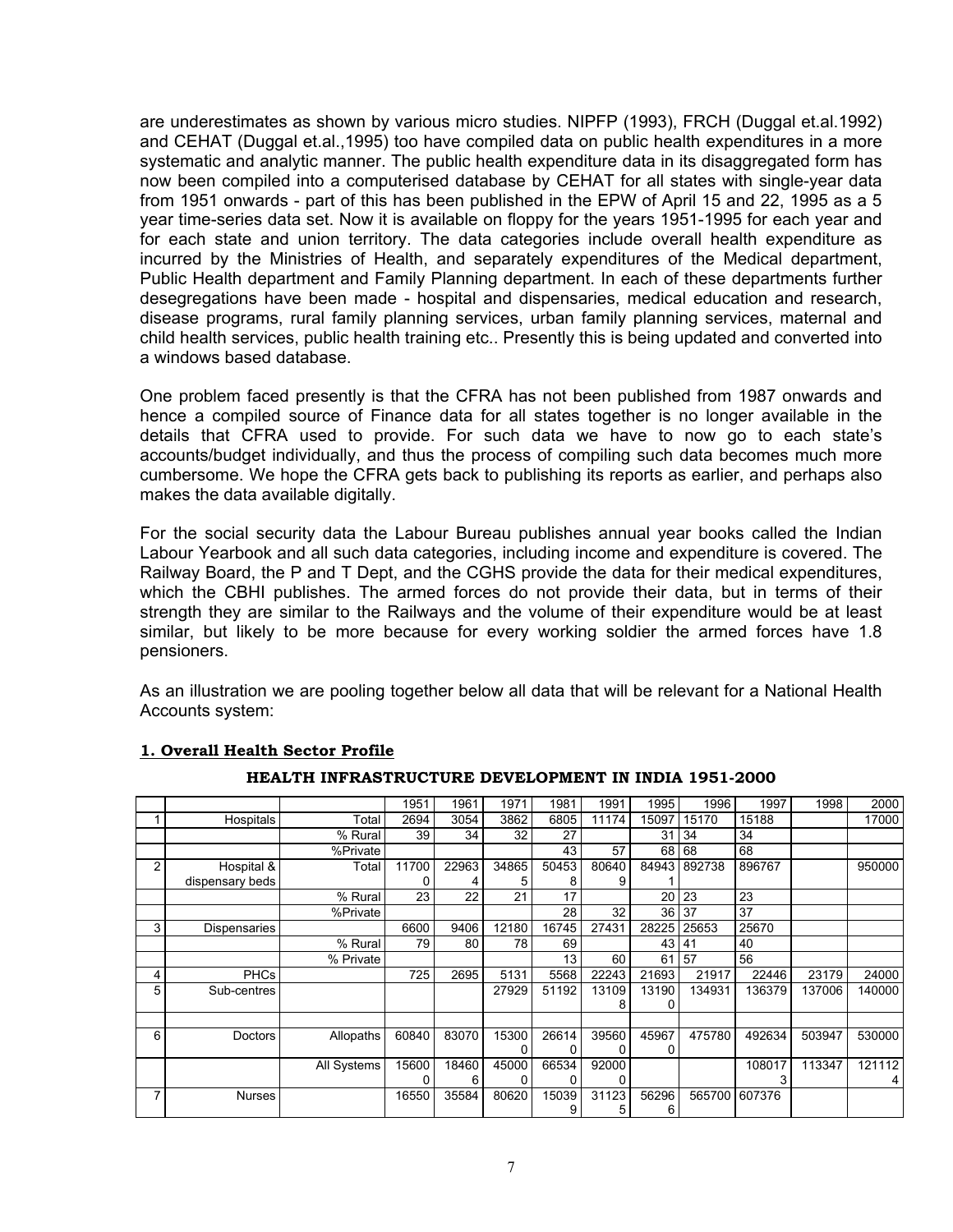| 8  | Medical<br>colleges           | Allopathy                                       | 30    | 60           | 98              | 111            | 128             |                  | 165     | 165              | 165     |        |
|----|-------------------------------|-------------------------------------------------|-------|--------------|-----------------|----------------|-----------------|------------------|---------|------------------|---------|--------|
| 9  | Out turn                      | Grads                                           | 1600  | 3400         | 10400           | 12170          | 13934           | $\star$          | $\star$ | $\star$          | $\star$ |        |
|    |                               | P. Grads                                        |       | 397          | 1396            | 3833           | 3139            |                  |         | 3656             |         |        |
|    |                               |                                                 |       |              |                 |                |                 |                  |         |                  |         |        |
| 10 | Pharmaceutical<br>production  | Rs. in billion                                  | 0.2   | 0.8          | 3               | 14.3           | 38.4            | 79.4             | 91.3    | 104.9            | 120.7   | 165.0  |
|    |                               |                                                 |       |              |                 |                |                 |                  |         |                  |         |        |
| 11 | Health outcomes               | IMR/000                                         | 134   | 146          | 138             | 110            | 80              | 74/69            | 72      | 71               | 72      | 70     |
|    |                               | CBR/000                                         | 41.7  | 41.2         | 37.2            | 33.9           | 29.5            | 29               | 27      | 27               | 27      | 26     |
|    |                               | CDR/000                                         | 22.8  | 19           | 15 <sub>1</sub> | 12.5           | 9.8             | 10 <sup>1</sup>  | 9       | 8.9              | 9       | 8.7    |
|    | Life Expectancy               | vears                                           | 32.08 | 41.22        | 45.55           | 54.4           | 59.4            | 62               | 62.4    | 63.5             | 64      | 65     |
|    | Births attended by<br>trained | Percent                                         |       |              |                 | 18.5           | 21.9            |                  | 28.5    |                  | 42.3    |        |
|    | practitioners                 |                                                 |       |              |                 |                |                 |                  |         |                  |         |        |
| 12 | Health Expenditure            | Public                                          | 0.22  | 1.08         | 3.35            | 12.86          | 50.78           | 82.17            | 101.65  | 113.13           | 126.27  | 178.00 |
|    | Rs. Billion                   | Private@<br>CSO estimate of<br>private spending | 1.05  | 3.04<br>2.05 | 8.15<br>6.18    | 43.82<br>29.70 | 173.60<br>82.61 | 233.47<br>279.00 | 329.00  | 399.84<br>373.00 | 459.00  | 833.00 |

@ Data from - 1951:NSS 1<sup>st</sup> Round 1949-50; 1961: SC Seals All India District Surveys, 1958; 1971: NSS 28<sup>th</sup> Round 1973-74; 1981: NSS 42<sup>nd</sup> Round 1987; 1991 and 1995: NCAER - 1990; 1995: NSS 52<sup>nd</sup> Round 1995-96; 1997: CEHAT 1996-97 Madhiwala,2000

\*Data available is grossly under-reported, hence not included

Notes: The data on hospitals, dispensaries and beds are underestimates, especially for the private sector because of under-reporting. Rounded figures for year 2000 are rough estimates.

Source : 1. Health Statistics / Information of India, CBHI, GOI, various years

- 2. Census of India Economic Tables, 1961, 1971, 1981, GOI
- 3. OPPI Bulletins and Annual reports of Min. of Chemicals and Fertilisers for data on Pharmaceutical Production
- 4. Finance Accounts of Central and State Governments, various years
- 5. National Accounts Statistics, CSO, GOI, various years
- 6. Statistical Abstract of India, GOI, various years
- 7. Sample Registration System Statistical Reports, various years
- 8. NFHS 2, India Report, IIPS, 2000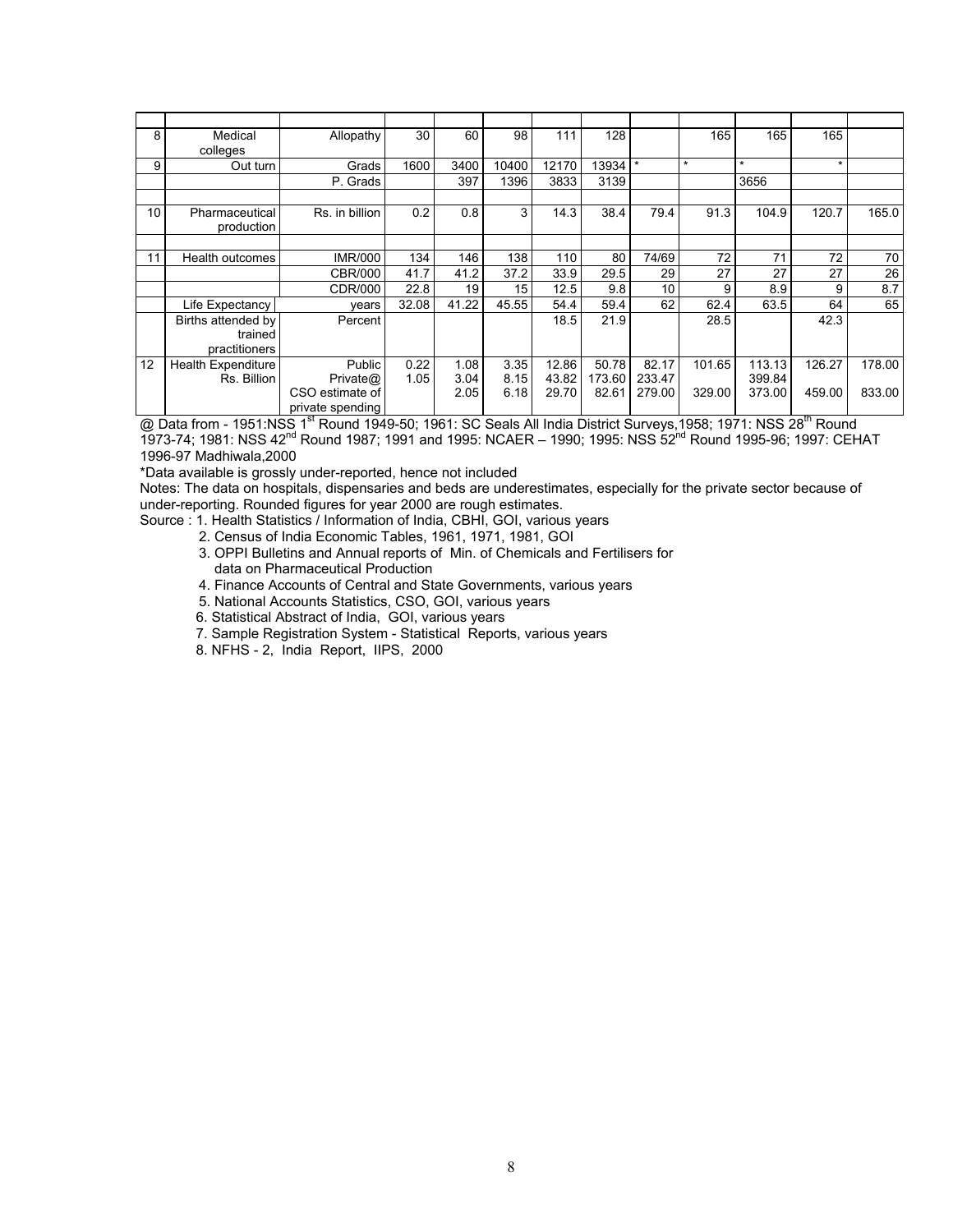## **2. Central and State government's Health Expenditures**

| CATEGORY                                                                           |              | 1990-91 | 1991-92 | 1992-93 | 1993-94 | 1994-95 | 1995-96 | 1996-97 | 1997-98 | 1998-99 RE | 1999-00 BE |
|------------------------------------------------------------------------------------|--------------|---------|---------|---------|---------|---------|---------|---------|---------|------------|------------|
| India Health<br>All                                                                | <b>Total</b> | 5078    | 5639    | 6464    | 7518    | 8217    | 10165   | 11313   | 12627   | 16303      | 17854      |
| expd. at current Rs.<br>In crores                                                  | Central      | 493     | 558     | 705     | 744     | 1068    | 1210    | 1346    | 1354    | 1907       | 2309       |
|                                                                                    | <b>State</b> | 4585    | 5081    | 5759    | 6774    | 7149    | 8955    | 9967    | 11273   | 14396      | 15545      |
| Health<br>expd.<br>at<br>Rs.<br>1981-82<br>ln<br>crores                            |              | 2775    | 2711    | 2822    | 3031    | 2988    | 3434    | 3591    | 3826    | 4631       | 4891       |
| Real Growth Rate<br>health<br>of<br>Expenditure %                                  |              |         | $-2.3$  | 4.1     | 7.4     | $-1.4$  | 14.9    | 4.6     | 6.5     | 21         | 5.6        |
| Share of state govt.<br>in total Health expd.<br>%                                 |              | 90.3    | 90.1    | 89.1    | 90.1    | 87.0    | 88.1    | 88.1    | 89.3    | 88.3       | 87.1       |
| Aid<br>Grant<br>in<br>from<br>component<br>in<br>Centre<br>state<br>Health expd. % |              | 17.0    | 16.2    | 18.9    | 20.7    | 18.8    | 14.8    | 14.1    | 15.6    | 16.1       |            |
| Health expd. to total<br>govt<br>expd.<br>in<br>percent                            |              | 2.88    | 3.11    | 2.88    | 2.91    | 2.13    | 2.98    | 2.94    | 2.7     | 2.9        | 3.0        |
| Health expd. as %<br>of GDP                                                        |              | 0.94    | 0.91    | 0.91    | 0.93    | 0.85    | 0.91    | 0.88    | 0.81    | 0.86       | 0.87       |
| total<br>Percapita<br>health<br>in<br>expd.<br>Rs /yr                              |              | 60.02   | 65.34   | 73.45   | 83.90   | 89.9    | 109.07  | 119.08  | 130.3   | 165.0      | 177.3      |

#### **MINISTRY OF HEALTH AND FAMILY WELFARE EXPENDITURES 1991-2000**

Source: Finance and Revenue Accounts of Central and Stage Governments, various years for health expenditures. Ratios and percentages computed using CSO data from National Accounts Statistics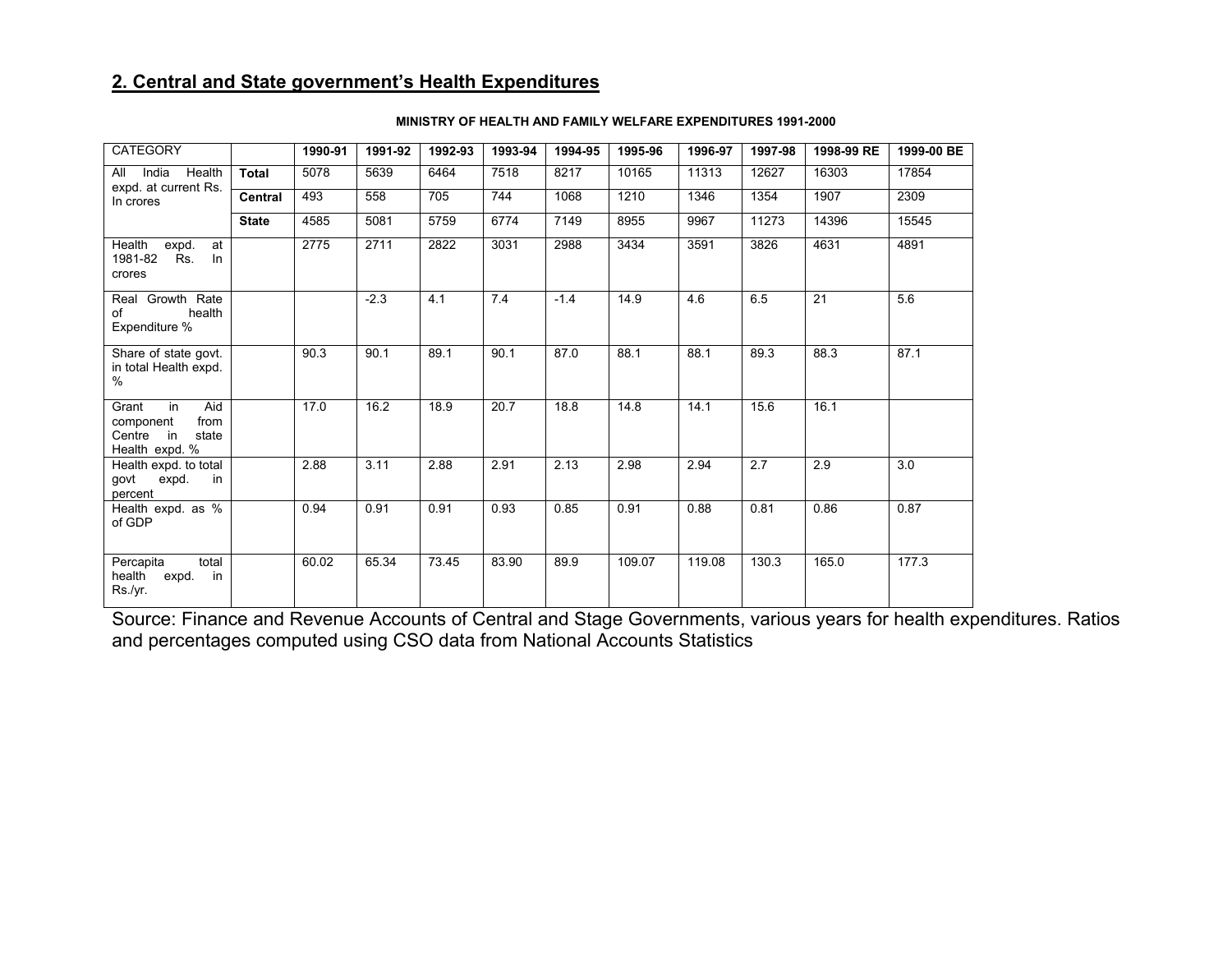## **CHANGING PATTERN OF STATE GOVERNMENT HEALTH BUDGETS**

|                          | 1975-76 | 1980-81 | 1985-86 | 1991-92 | 1995-96 | 1999-00* |
|--------------------------|---------|---------|---------|---------|---------|----------|
| Health<br>All<br>States  | 591     | 1123    | 2626    | 5081    | 8955    | 15545    |
| <b>Budget Rs. Crores</b> |         |         |         |         |         |          |
| Percent capital          | 5.5     | 3.2     | 6.3     | 5.4     | 4.1     | 3.6      |
| Grant in aid received    |         |         | 577     | 826     | 1676    | 2691     |
| by states Rs. Crores     |         |         |         |         |         |          |
| Grants as percent of     |         |         | 21.9    | 16.2    | 18.7    | 17.3     |
| health<br>states'        |         |         |         |         |         |          |
| expenditure              |         |         |         |         |         |          |
| Percent Expenditure      | 54      | 53      | 47      | 35      |         |          |
| Medical<br>care<br>on    |         |         |         |         |         |          |
| (Hospitals<br>and        |         |         |         |         |         |          |
| medical education)       |         |         |         |         |         |          |
| Percent Expenditure      | 14      | 14      | 12      | 11      |         |          |
| on Disease Programs      |         |         |         |         |         |          |
| Percent Expenditure      | 13      | 12      | 18      | 17      |         |          |
| on Family Planning       |         |         |         |         |         |          |
| Percent expenditure      | 0.4     | 0.3     | 0.5     | 1.3     |         |          |
| on MCH                   |         |         |         |         |         |          |
| Percent Expenditure      | 5       | 5       | 5       | 4       |         |          |
| on Administration        |         |         |         |         |         |          |

\*Budget Estimate

Source: State Finance and Revenue Accounts, various years

## **3. Social Security related Health Expenditures**

#### **ESIC EXPENDITURE (Rs. Million)**

| Year                       | Total<br>$Expen-$<br>diture                                       | Excess of<br>Income<br>over exp.         | Investments | Beneficiaries<br>(millions)      |
|----------------------------|-------------------------------------------------------------------|------------------------------------------|-------------|----------------------------------|
|                            |                                                                   | 2                                        | 3           | 4                                |
| $1952 - 56$                | 18.06                                                             | 30.58                                    |             | 1.29(1956)                       |
| $1960 - 61$<br>$1965 - 66$ | 69.78<br>206.89                                                   | 24.56<br>24.24                           |             | 3.89<br>12.14                    |
| $1972 - 73$<br>1976-77     | 472.38<br>1019.10                                                 | 151.89<br>347.70                         | 439.81      | 17.53<br>$21.68(1975 - 76)$      |
| 1980-81<br>1985-86         | 1880.60<br>2556.73                                                | 51.00<br>1084.80                         | 6022.37     | 28.22<br>27.25                   |
| 1988-89                    | 2972.14<br>1993-94 5693.38<br>1996-97 5679.88<br>2001-02 11041.20 | 1240.55<br>1134.86<br>2528.42<br>6261.00 | 11191.10    | 26.41<br>28.69<br>32.77<br>33.00 |

Source : ESIS Annual Reports, various years; 1993-94&1996-97 from Indian Labor Yearbook, 1999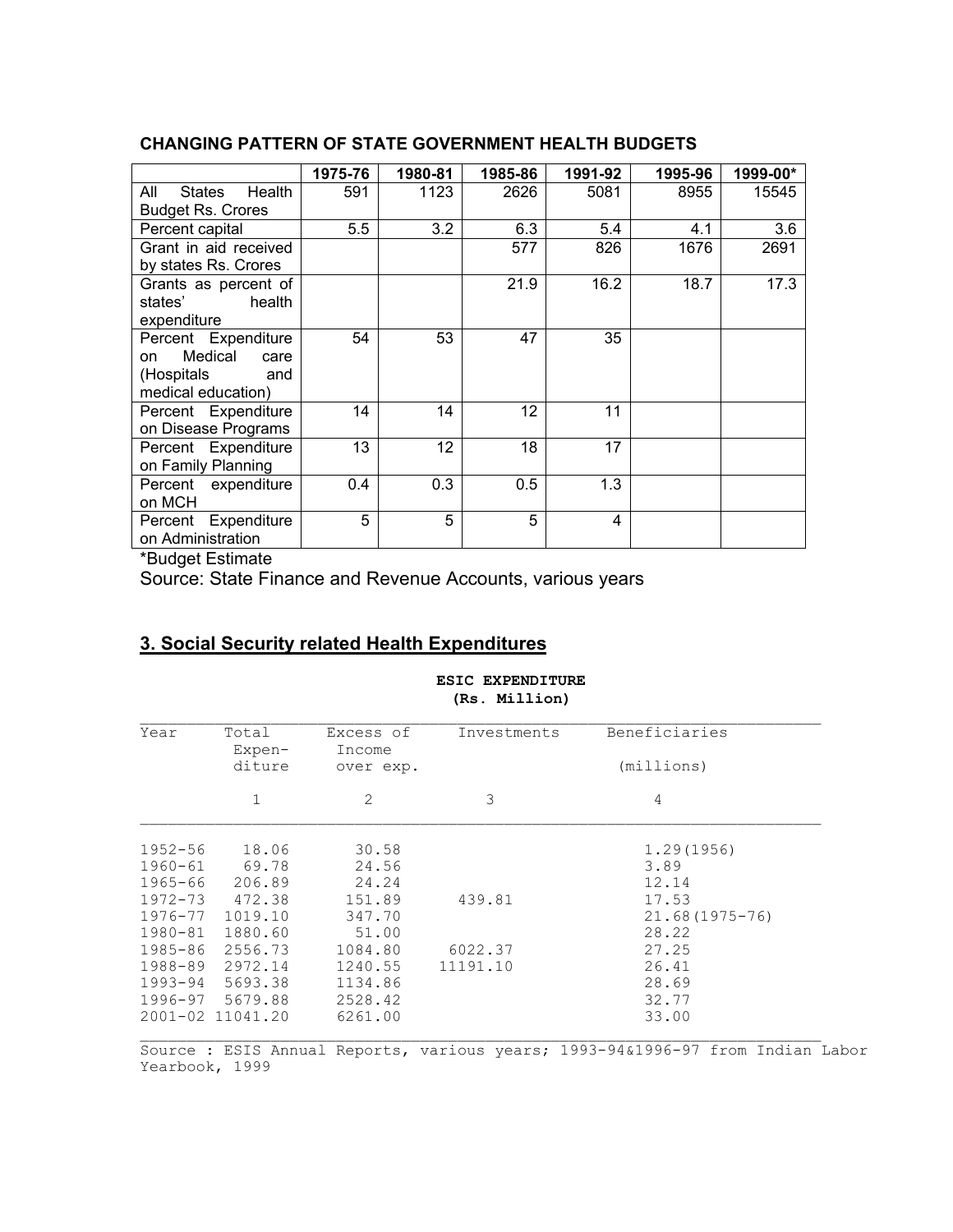#### **Compensations paid Under Workmen's Compensation Act**

|                                               | 1971  | 1976  | 1981  | 1993  | 1996   |  |  |  |
|-----------------------------------------------|-------|-------|-------|-------|--------|--|--|--|
| <b>Compensated Injuries</b>                   | 57346 | 43088 | 33031 | 3738  | 3846   |  |  |  |
| <b>Compensation Paid Rs. Mill.</b>            | 15.92 | 13.43 | 38.80 | 30.83 | 134.60 |  |  |  |
| <b>Amount per employee Rupees</b>             | 277   | 312   | 1175  | 8248  | 34997  |  |  |  |
| Carpan Ladian Laharry Vaarhaale seedara seara |       |       |       |       |        |  |  |  |

**Source : Indian Labour Yearbook, various years** 

#### **Maternity Benefits for Factory, Plantation and Mine workers**

|                                 | 1982  | 1987  | 1992  | 1994  | 1996  |
|---------------------------------|-------|-------|-------|-------|-------|
| <b>Claims Paid</b>              | 42502 | 26832 | 21124 | 6311  | 20474 |
| <b>Amount Paid Rs. millions</b> | 32.61 | 40.60 | 45.43 | 19.72 | 48.23 |
| Amount per woman Rupees         | 767   | 1513  | 2151  | 3125  | 2356  |
|                                 |       |       |       |       |       |

**Source: Indian Labour Yearbook, various years** 

#### **Post and Telecom Dept.**

|                                         | 1984-85                                                                        | 1989-90   | 1990-91 | 1994-95 | 1999-00 |  |  |  |  |
|-----------------------------------------|--------------------------------------------------------------------------------|-----------|---------|---------|---------|--|--|--|--|
| <b>Medical Expenditures Rs. Million</b> | 51.20                                                                          | 243.40(?) | 126.50  | 248.00  | 662.00  |  |  |  |  |
|                                         | . A consequent to a trial the figures of the start that the second consequence |           |         |         |         |  |  |  |  |

**Source: Health Information India, various years** 

## **Labour Welfare Funds: Medical expenditure on Workers of Mines (Mica, Iron, Manganese, chrome, limestone**

**and Dolomite), Beedi industry and Cinema industry (Rs. Million)** 

|              | 1986  | 1989  | 1995  | 1998   |
|--------------|-------|-------|-------|--------|
| <b>Mines</b> | 46.8  | 42.99 | 54.63 | 71.15  |
| <b>Beedi</b> | 15.59 |       | 84.23 | 130.25 |
| Cinema       |       |       | 0.09  | 0.46   |

**Source: Indian Labour Yearbook, various years** 

#### **Others**

- 1. Railways in 1987-88 spent Rs. 1272 million on 8.6 million beneficiaries or Rs. 148 per beneficiary per year (Health Information India)
- 2. Plantation Welfare Funds spent Rs. 27.46 miilion on 592,280 beneficiaries in 1982 or Rs. 46 per beneficiary per year (Indian Labour Yearbook)
- 3. CGHS expenditures are included in the general health budgets of Ministry of Health and Family **Welfare**
- 4. Group Insurance under the New India Insurance Company in 1986 for 57,521 employees of 250 companies was premium of Rs. 10.3 million and reimbursement of Rs. 9.2 million, that is Rs. 160 payout per insured employee per annum (IIM, 1987)
- 5. Employer reimbursements from 132 companies to 453,725 employees for medical expenses amounted to Rs755.50 million or Rs. 1665 per employee per annum in 1989-1990 (Duggal, 1993)
- 6. Armed forces are another major category spending on healthcare of their employees but data is not made available

## **4. State level Health Expenditure Desegregations**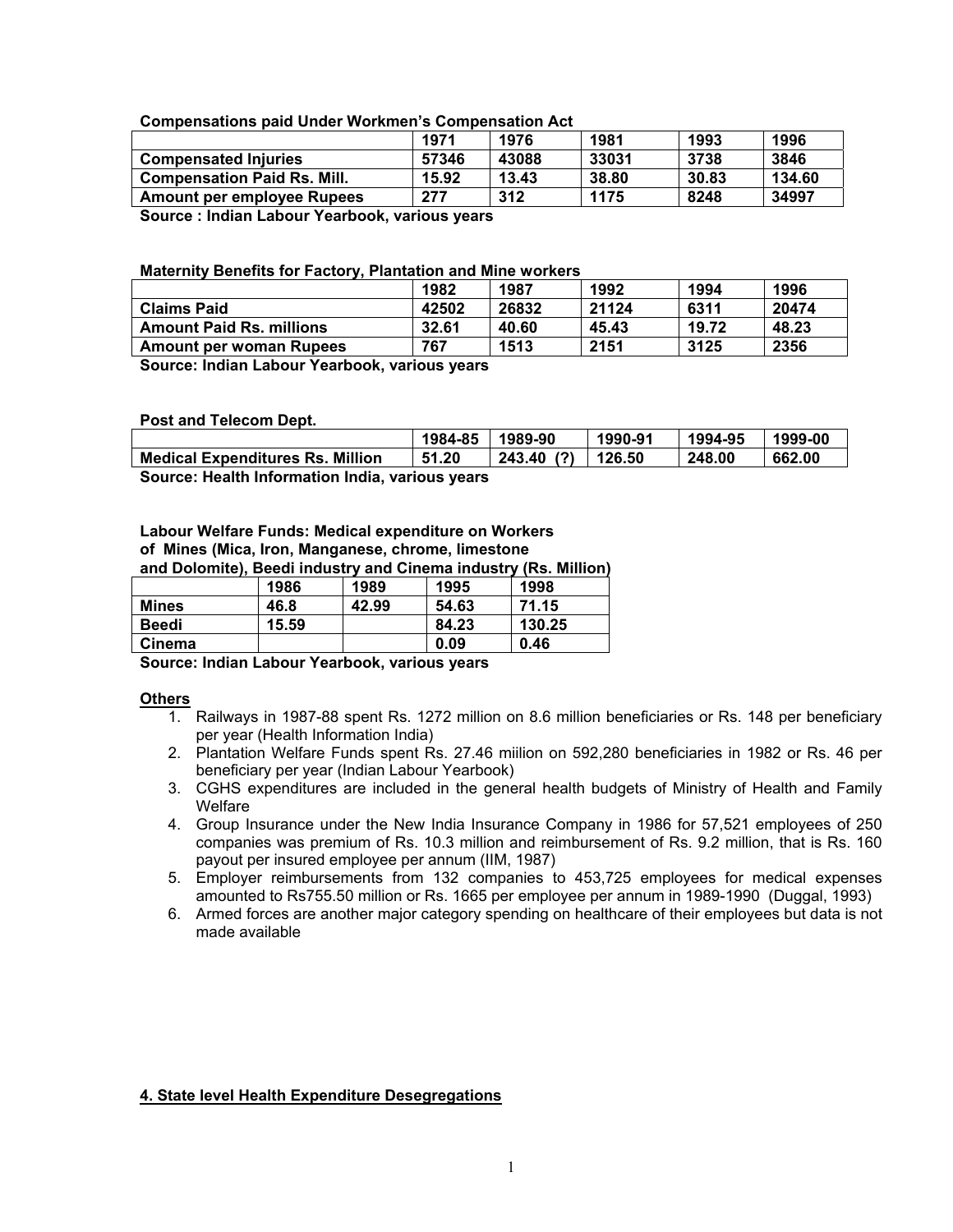| <b>State</b>      | Item                      |         |         |         |         |          |
|-------------------|---------------------------|---------|---------|---------|---------|----------|
|                   |                           | 1980-81 | 1985-86 | 1990-91 | 1995-96 | 1998-99  |
| Punjab            | <b>Health Expenditure</b> | 533.00  | 906.37  | 1696.78 | 2604.29 | 5183.12  |
|                   | Per capita health exp.    | 29.60   | 55.37   | 83.66   | 117.96  | 221.80   |
|                   | Health exp as % of NSDP   | 12      | 1.1     | 1.0     | 0.7     |          |
| Haryana           | <b>Health Expenditure</b> | 395.00  | 641.90  | 871.07  | 1666.96 | 3079.72  |
|                   | Per capita exp.           | 28.45   | 60.05   | 52.91   | 91.29   | 156.80   |
|                   | Health exp as % of NSDP   | 1.3     | 1.1     | 0.7     | 0.7     |          |
| Gujarat           | <b>Health Expenditure</b> | 875.00  | 1517.51 | 2524.03 | 4708.85 | NA.      |
|                   | Per capita exp.           | 22.74   | 44.45   | 61.10   | 104.75  |          |
|                   | Health exp as % of NSDP   | 1.3     | 1.3     | 1.0     | 0.9     |          |
| Kerala            | <b>Health Expenditure</b> | 818.00  | 1279.15 | 2219.90 | 4172.08 | 5751.13  |
|                   | Per capita exp.           | 29.76   | 45.36   | 76.29   | 135.86  | 179.30   |
|                   | Health exp as % of NSDP   | 2.1     | 20      | 1.8     | 1.6     |          |
| <b>Tamil Nadu</b> | <b>Health Expenditure</b> | 1106.00 | 1964.44 | 3895.14 | 7182.95 | 11667.14 |
|                   | Per capita exp.           | 20.99   | 47.57   | 69.93   | 121.83  | 189.94   |
|                   | Health exp as % of NSDP   | 1.5     | 1.4     | 1.4     | $12 \,$ |          |
| Karnataka         | <b>Health Expenditure</b> | 714.00  | 1507.80 | 2495.82 | 5133.77 | NA.      |
|                   | Per capita exp.           | 17.00   | 34.24   | 55.49   | 105.33  |          |
|                   | Health exp as % of NSDP   | 1.3     | 1.5     | 12      | 1.1     |          |
| West Bengal       | <b>Health Expenditure</b> | 1409.00 | 2098.13 | 4600.04 | 6298.94 | 11495.35 |
|                   | Per capita exp.           | 24.25   | 37.54   | 67.57   | 85.47   | 146.78   |
|                   | Health exp as % of NSDP   | 1.5     | 1.2     | 1.5     | 1.0     |          |
| Andhra            | <b>Health Expenditure</b> | 1228.0  | 193.67  | 3297.95 | 6061.22 | 10401.75 |
| Pradesh           | Per capita exp.           | 20.59   | 39.08   | 49.59   | 84.92   | 138.67   |
|                   | Health exp as % of NSDP   | 1.7     | 14      | 1.1     | 0.9     |          |
| Maharashtra       | <b>Health Expenditure</b> | 1306.98 | 2766.47 | 4976.25 | 9061.10 | 11854.90 |
|                   | Per capita exp.           | 39.94   | 63.73   | 63.04   | 105.95  | 131.07   |
|                   | Health exp as % of NSDP   | 0.9     | 1.0     | 0.9     | 0.7     | 0.6      |

### **Total health expenditure (in millions) and per capita expenditure on health and health expenditure as a percentage of NSDP, Selected States**

Source: Finance and Revenue Accounts, respective states, various years.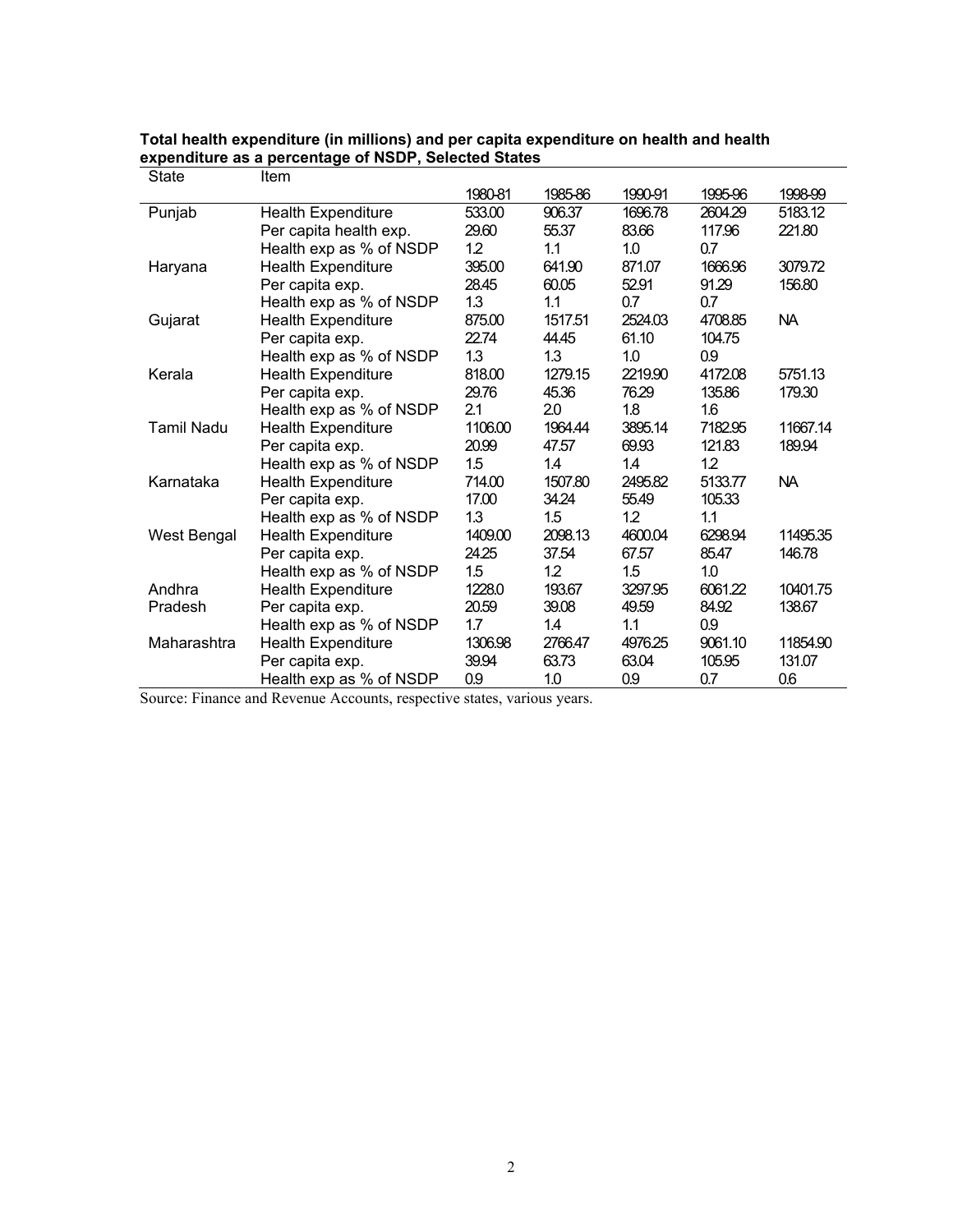|                                                              | <b>District</b> | Women               | Cottage/  | Rural            | Primary  |
|--------------------------------------------------------------|-----------------|---------------------|-----------|------------------|----------|
|                                                              | hospital@       | <b>Hospitals</b>    | other     | <b>Hospitals</b> | Health   |
|                                                              |                 |                     | hospitals | (CHC)            | Centres  |
| No of units                                                  | 23              | 6                   | 23        | 345              | 1752     |
| No of beds                                                   | 6501            | 883                 | 1019      | 10350            | 10512    |
| <b>Outpatient Care</b>                                       |                 |                     |           |                  |          |
| Total no. of OPD patients                                    | 4676639         | 524869              | 1615959   |                  | 19026000 |
| Avg. no. of OPD patients per day in a<br>hospital            | 678             | 292                 | 234       |                  | 36       |
| Total exp. On medicine                                       | 69397888        | 5706398             | 13222912  |                  |          |
| Avg. expd. On medicines per patient                          | 15              | 11                  | 8         |                  |          |
| <b>Inpatient care</b>                                        |                 |                     |           |                  |          |
| Total inpatients registered in an year                       | 688710          | 168081              | 168253    |                  |          |
| Total inpatient days in an year                              | 2513390         | 531294              | 323134    |                  |          |
| Avg. no. daily indoor patients per hospital                  | 313             | 243                 | 39        |                  |          |
| Total exp. On medicines (in Rs.)                             | 115685728       | 15220034            | 1338992   |                  |          |
| Avg. daily exp. on medicines per patient                     | 46              | 29                  | 40        |                  |          |
| Total expenditure on diet                                    | 15684356        | 3770149             | 1729097   |                  |          |
| Avg. daily expenditure on diet per patient                   | 15              | 21                  | 15        |                  |          |
| Total exp. On linen (in Rs)                                  | 11423476        | 1395819             | 1989492   |                  |          |
| Avg. daily expenditure on linen (per<br>patient)             | 5               | 3                   | 6         |                  |          |
| Other expenditure on inpatients (in Rs)                      | 85850018        | 9066893             | 7763464   |                  |          |
| Avg. daily other expenditure (per patient)                   | 34              | 17                  | 24        |                  |          |
| Avg. exp. On inpatients excluding salaries                   | 91              | 55                  | 76        |                  |          |
| <b>Combined</b>                                              |                 |                     |           |                  |          |
| Total exp. On salaries and allowances                        |                 | 665294216 111505740 | 118325329 |                  |          |
| Total exp. On Hospital including                             |                 | 946460902 144146914 | 152838348 |                  |          |
| establishment and hosp. Exp.                                 |                 |                     |           |                  |          |
| Total patients treated during the year                       | 6927041         | 2086393             | 1954072   | 10832000         |          |
| Avg. daily exp. per patient                                  | 137             | 136                 | 78        |                  |          |
| Note: @Data for inpatient pertains to 22 district hospitals. |                 |                     |           |                  |          |

## **Profile of Utilisation and Expenditure in Public Hospitals in Maharashtra 1999-2000.**

Source: Government of Maharashtra, Performance budget 2001-2002

## **Percentage distribution of medical expenditure in public health care sector by selected line items, in Maharashtra, 2000-2001.**

| Expenses on item. | District | Women's  | Cottage/  | Dispensarie |
|-------------------|----------|----------|-----------|-------------|
|                   | hospital | hospital | other     | s           |
|                   |          |          | hospitals |             |
| Medicine          | 19.56    | 14.52    | 9.53      | 4.87        |
| Diet              | 1.66     | 2.62     | 1.13      | <b>NA</b>   |
| Linen             | 1.21     | 0.97     | 1.30      | <b>NA</b>   |
| Salaries, TA etc  | 70.29    | 77.36    | 77.42     | 76.40       |
| Other             | 8.49     | 5.51     | 11.92     | 18.73       |
| Total expenses    | 100.00   | 100.00   | 100.00    | 100.00      |

Source: Government of Maharashtra, Performance budget 2001-2002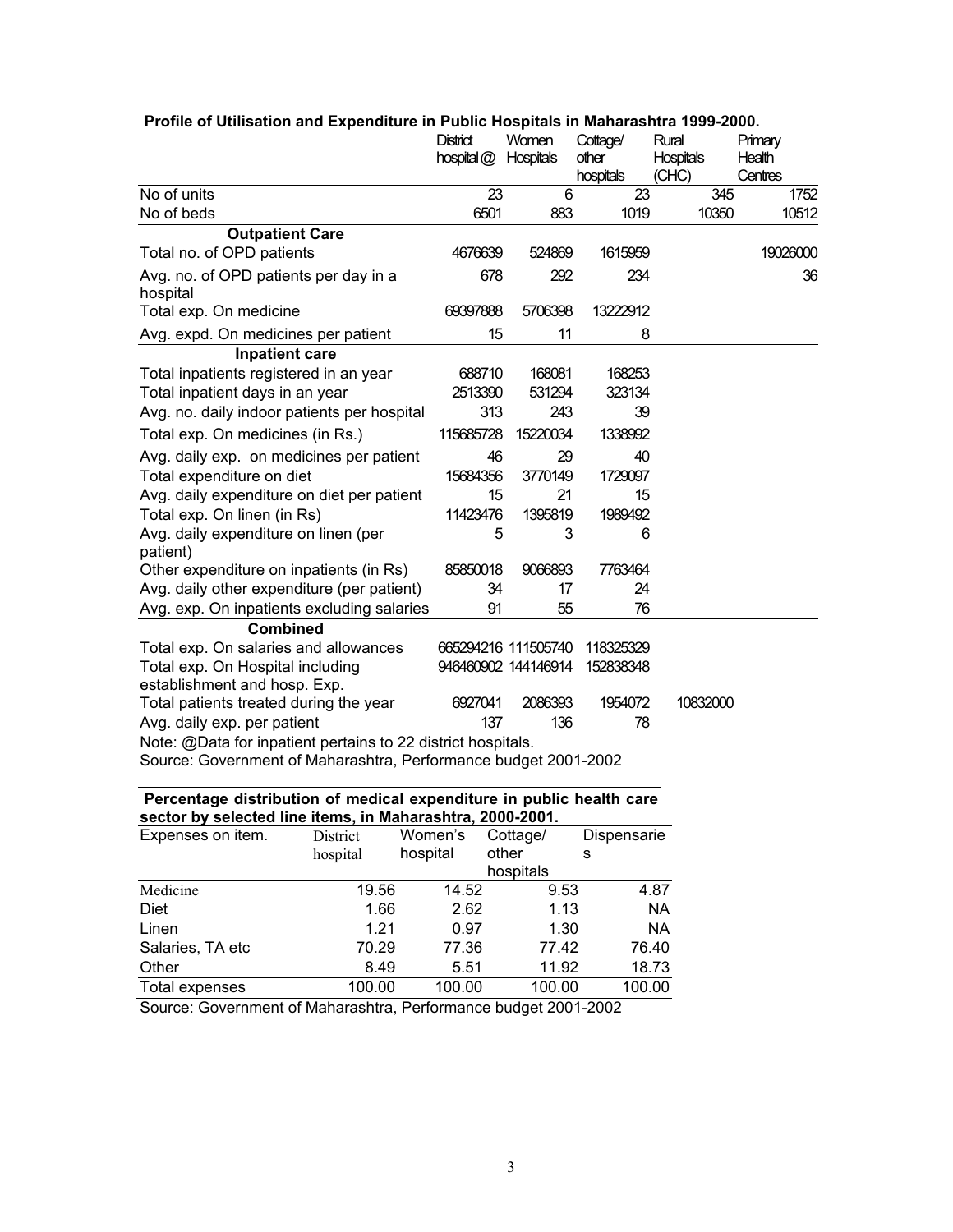#### **Maharashtra Government Expenditure on Health**

| Amount in Rupees Million                                          | 1980-81 | 1985-86 | 1988-89 | 1992-93 | 1995-96 | 1998-99  |
|-------------------------------------------------------------------|---------|---------|---------|---------|---------|----------|
| <b>Total Health Expenditure</b>                                   | 1306.98 | 2766.47 | 4000.79 | 6356.23 | 9061.10 | 11854.90 |
| (% of NSDP)                                                       | 0.9     | 1.0     | 1.0     | 0.8     | 0.7     | 0.6      |
| Capital Expenditure on                                            | 54.93   | 71.78   | 220.95  | 198.06  | 162.87  | 255.65   |
| Health                                                            |         |         |         |         |         |          |
| Revenue Expenditure on                                            | 1252.05 | 2694.69 | 3779.84 | 6158.17 | 8898.23 | 11599.25 |
| Health                                                            |         |         |         |         |         |          |
| % of Total Govt.                                                  | 6.53    | 5.97    | 5.78    | 5.33    | 5.18    | 4.5      |
| <b>Revenue Expenditure</b>                                        |         |         |         |         |         |          |
| Per Capita Expenditure<br>on Health (In Rupees)                   | 19.94   | 38.95   | 50.71   | 75.63   | 102.26  | 128.24   |
| <b>Expenditure on National</b><br>Disease Program (NDP)           | 192.0   | 431.95  | 582.27  | 726.98  | 1011.08 | 1435.68  |
| % of Total Revenue                                                | 15.33   | 16.03   | 15.4    | 11.81   | 11.36   | 12.38    |
| <b>Expenditure on Health</b>                                      |         |         |         |         |         |          |
| Per Capita Expenditure<br>on NDP ( In Rupees)                     | 3.08    | 6.24    | 7.81    | 8.93    | 11.62   | 15.87    |
| <b>Expenditure on Hospitals</b>                                   | 355.0   | 673.52  | 950.43  | 1638.31 | 2447.46 | 3390.11  |
| &Dispensaries<br>(H&D)                                            |         |         |         |         |         |          |
| % of Total Revenue                                                | 28.35   | 24.99   | 25.14   | 26.60   | 27.50   | 29.23    |
| Expenditure on Health                                             |         |         |         |         |         |          |
| Per Capita Expenditure                                            | 5.7     | 9.74    | 12.75   | 20.12   | 28.13   | 37.48    |
| on H&D (In Rupees)                                                |         |         |         |         |         |          |
| <b>Expenditure on Medical</b><br>Training Education &<br>Research | 105.0   | 169.15  | 244.46  | 477.77  | 635.72  | 1255.89  |
| % of Total Revenue                                                | 8.39    | 6.28    | 6.47    | 7.76    | 7.14    | 10.83    |
| <b>Expenditure on Health</b>                                      |         |         |         |         |         |          |
| <b>Expenditure on Family</b>                                      | 128.0   | 469.23  | 493.34  | 826.31  | 1315.34 | 948.16   |
| Welfare                                                           |         |         |         |         |         |          |
| % of Total Revenue                                                | 10.22   | 17.41   | 13.05   | 13.42   | 14.78   | 8.17     |
| <b>Expenditure on Health</b>                                      |         |         |         |         |         |          |
| Expenditure on Maternal &<br>child Health                         | 4.0     | 14.05   | 42.38   | 130.45  | 381.02  | 157.16   |
| % of Total Revenue                                                | 0.32    | 0.52    | 1.12    | 2.12    | 4.28    | 1.35     |
| <b>Expenditure on Health</b><br>Expenditure on Health             | 178.0   | 467.24  | 556.19  | 1154.55 | 1621.96 | 2566.37  |
|                                                                   |         |         |         |         |         |          |
| Administration                                                    |         |         |         |         |         |          |
| % of Total Revenue<br>Expenditure on Health                       | 14.22   | 17.34   | 14.71   | 18.75   | 18.23   | 22.13    |

Sources: 1. Data for years 80-81 & 85-86 -Comptroller & Auditor General of India, GOI, " Combined Finance & Revenue Accounts" respective years. 2. Data for years 85-86 Onwards- Govt. of Maharashtra, Finance and Revenue Accounts, various years.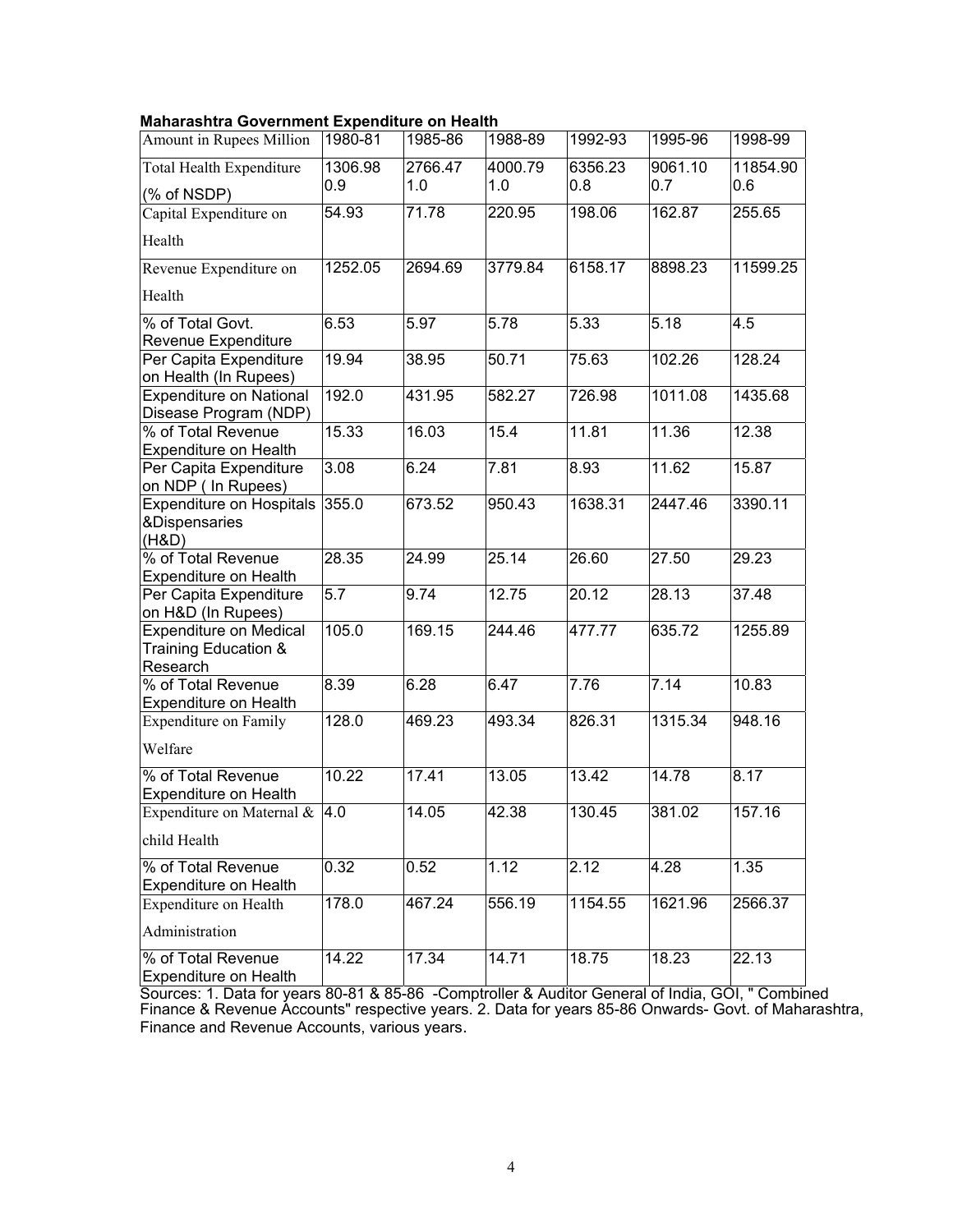| Year        | <b>Expenditure on Disease</b> | <b>Expenditure on Public</b> | % of Disease      |
|-------------|-------------------------------|------------------------------|-------------------|
|             | Programme (Rs. Millions)      | Health (Rs. Millions)        | Programme to P.H. |
| 1988 - 1989 | 582.27                        | 1498.08                      | 38.87             |
| 1989 - 1990 | 547.86                        | 1704.83                      | 32.14             |
| 1990 - 1991 | 622.48                        | 1888.85                      | 32.96             |
| 1991 - 1992 | 630.14                        | 2161.38                      | 29.15             |
| 1992 - 1993 | 572.60                        | 2489.81                      | 22.91             |
| 1993 - 1994 | 787.59                        | 2649.94                      | 29.72             |
| 1994 - 1995 | 1056.07                       | 3175.20                      | 33.26             |
| 1995 - 1996 | 1011.08                       | 3600.15                      | 28.08             |
| 1996 - 1997 | 1218.85                       | 4169.46                      | 29.23             |
| 1997 - 1998 | 1154.26                       | 4583.52                      | 25.18             |
| 1998 - 1999 | 1435.68                       | 4806.33                      | 29.87             |

**Expenditure on National Disease Programme and Public health – Maharashtra 1989-1999** 

Source: Finance Accounts, Govt. of Maharashtra, respective years

### **Expenditure on diseases program (as % to expenditure on Disease Programs) - Maharashtra**

| Year    | Malaria | T.B   | Leprosy | <b>Blindness</b> | Total (in Rs.<br>Millions) |
|---------|---------|-------|---------|------------------|----------------------------|
| 1986-87 | 54.65   | 9.20  | 18.03   | .65              | 520.67                     |
| 1988-89 | 55.58   | 6.77  | 19.12   | .77              | 582.23                     |
| 1990-91 | 59.84   | 10.00 | 20.91   | .71              | 622.47                     |
| 1991-92 | 60.36   | 6.75  | 22.01   | .63              | 630.16                     |
| 1992-93 | 57.14   | 7.43  | 24.63   | .65              | 727.40                     |
| 1995-96 | 46.71   | 10.90 | 18.97   | .69              | 1164.76                    |
| 1996-97 | 53.03   | 18.43 | 18.52   | .00              | 1230.69                    |
| 1997-98 | 58.40   | 5.68  | 26.44   | .73              | 1154.41                    |
| 1998-99 | 71.11   | 4.47  | 15.44   | .69              | 1435.68                    |

Source: Performance Budgets, Govt. of Maharashtra, respective years

## **Expenditure on Malaria Control Programme by line items (in percentage) - Maharashtra**

|             |          |        |       | --            |               |
|-------------|----------|--------|-------|---------------|---------------|
| Year        | Salaries | Travel | Drugs | <b>Others</b> | Total (in Rs. |
|             |          |        |       |               | Millions)     |
| 1988 - 1989 | 61.08    | 3.58   | 2.14  | 33.2          | 323.65        |
| 1992 - 1993 | 84.09    | .00    | 15.91 | .00           | 415.62        |
| 1995 - 1996 | 80.89    | 2.11   | 7.51  | 9.49          | 544.01        |
| 1998 - 1999 | 87.28    | 1.16   | 7.72  | 3.84          | 1005.21       |
|             |          |        |       |               |               |

Source: Performance Budgets, Govt. of Maharashtra, respective years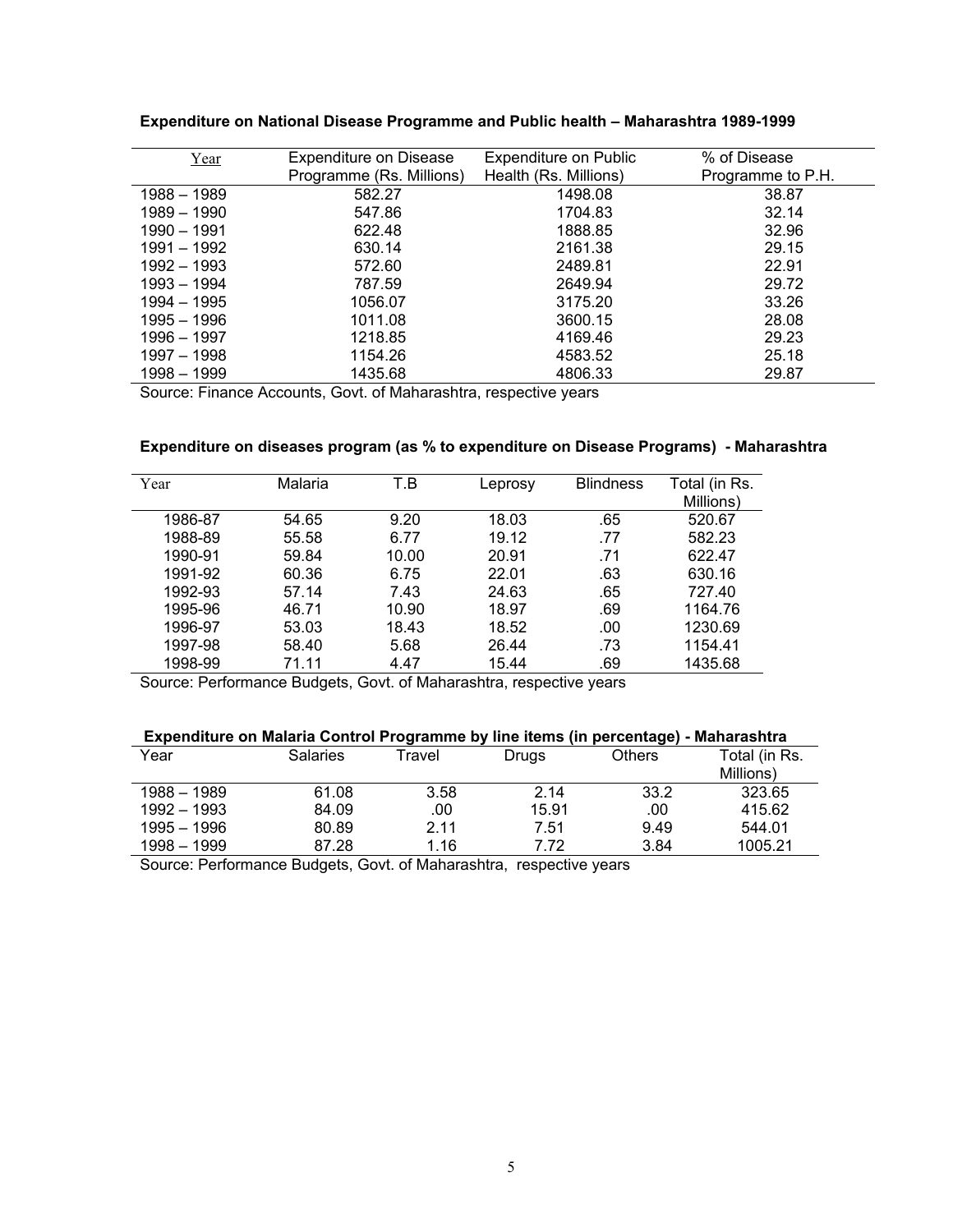| <b>Programs</b>                                                                          |              | Percentage   | <b>Total in Rs</b> | In $%$  |
|------------------------------------------------------------------------------------------|--------------|--------------|--------------------|---------|
|                                                                                          | <b>Urban</b> | <b>Rural</b> | (crores)           |         |
| 1995-96                                                                                  |              |              |                    |         |
|                                                                                          |              |              |                    |         |
| <b>Health Administration</b><br>1.                                                       | 7.26         | 92.74        | 165.70             | 19.3    |
| 2.<br><b>Hospitals</b><br><b>Dispensaries</b><br>and                                     |              |              |                    |         |
| (inc.ESI's)                                                                              | 94.94        | 5.06         | 307.50             | 35.99.5 |
| <b>Medical Education</b><br>$3_{-}$                                                      | 100.00       | 0.00         | 81.11              | 11.8    |
| 4.<br><b>Disease Programs</b>                                                            | 0.00         | 100.00       | 101.53             | 3.4     |
| 5.<br><b>Family Planning</b>                                                             | 21.11        | 78.89        | 29.45              | 4.4     |
| 6.<br><b>MCH</b>                                                                         | 52.00        | 48.00        | 37.63              | 7.4     |
| 7.<br><b>MNP</b>                                                                         | 0.00         | 100.00       | 63.25              | 0.4     |
| 8.<br><b>Area Projects</b>                                                               | 52.00        | 48.00        | 3.48               | 7.9     |
| <b>Other</b><br>9.                                                                       | 47.19        | 52.81        | 67.56              |         |
| <b>TOTAL</b>                                                                             | 51.7         | 48.3         | 857.21             | 100     |
| 1999-2000                                                                                |              |              |                    |         |
| <b>Health Administration</b><br>$\mathbf 1$ .<br>2.<br><b>Hospitals and dispensaries</b> | 12.14        | 87.86        | 245.30             | 18.7    |
| (inc.ESI's)                                                                              | 96.46        | 3.54         | 587.54             | 44.7    |
| <b>Medical Education</b><br>3 <sub>1</sub>                                               | 100.00       | 0.00         | 138.34             | 10.5    |
| <b>Disease Programs</b><br>4.                                                            | 0.00         | 100.00       | 161.10             | 12.3    |
| <b>Family Planning</b><br>5.                                                             | 33.6         | 66.39        | 22.70              | 1.7     |
| <b>MCH</b><br>6.                                                                         | 60.00        | 40.00        | 23.00              | 1.8     |
| 7.<br><b>MNP</b>                                                                         | 0.00         | 100.00       | 55.72              | 4.2     |
| 8.<br><b>Area Projects</b>                                                               | 60.70        | 39.30        | 30.08              | 2.3     |
| 9.<br><b>Other</b>                                                                       | 44.96        | 55.04        | 49.98              | 3.8     |
|                                                                                          |              |              |                    |         |
| <b>TOTAL</b>                                                                             | 60.65        | 39.35        | 1313.76            | 100     |

## **Rural – Urban Profile Of Health Budget Of Government of Maharashtra**

**Source: Performance Budget, Ministry of Health of Family Welfare, Govt. of Maharashtra, 1997-98 and 2001-2002**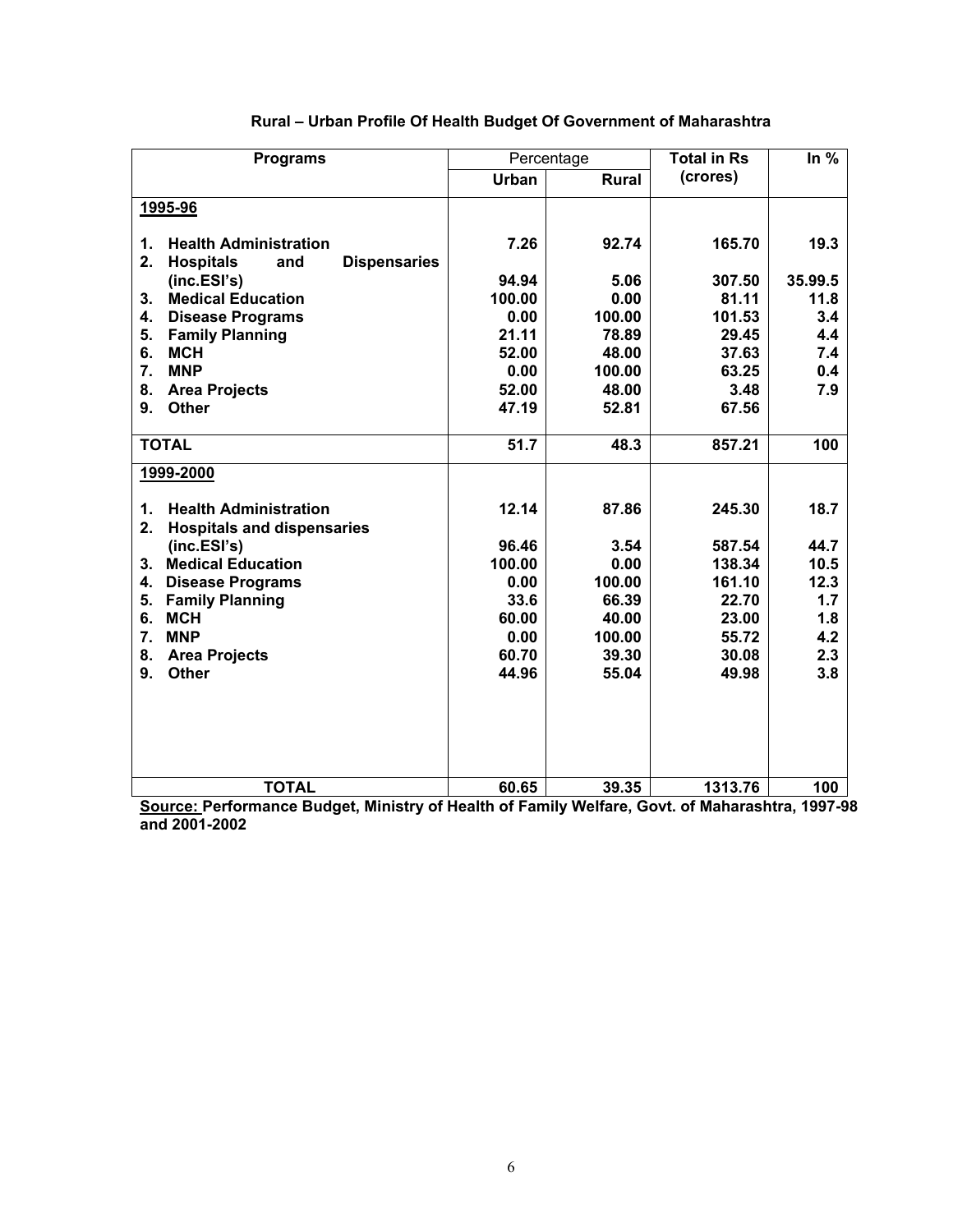## **7. Private sector or out-of-pocket Expenditures on Healthcare**

|                                      |        | Source of treatment ( in percentage) * |       |        |         |       |           |           | Avg. out-of-pocket medical expenditure per ailment/episode |         |                |        |  |  |
|--------------------------------------|--------|----------------------------------------|-------|--------|---------|-------|-----------|-----------|------------------------------------------------------------|---------|----------------|--------|--|--|
|                                      |        | Rural                                  |       |        | Urban   |       |           | Rural     |                                                            |         | Urban          |        |  |  |
|                                      | Public | Private                                | Total | Public | Private | Total | Public    | Private   | Total                                                      | Public  | <b>Private</b> | Total  |  |  |
| NSSO-1995-96 (1998)                  |        |                                        |       |        |         |       |           |           |                                                            |         |                |        |  |  |
| Inpatient care                       | 45     | 55                                     | 100   | 43     | 57      | 100   | 2080      | 4300      | 3202                                                       | 2195    | 5344           | 3921   |  |  |
| Outpatient care                      | 19     | 64                                     | 83    | 20     | 72      | 92    | 110       | 168       | 157                                                        | 146     | 185            | 178    |  |  |
| NSSO 1986-87 (1992)                  |        |                                        |       |        |         |       |           |           |                                                            |         |                |        |  |  |
| Inpatient care                       | 60     | 40                                     | 100   | 60     | 40      | 100   | 320       | 733       | 597                                                        | 385     | 1206           | 933    |  |  |
| Outpatient care                      | 26     | 74                                     | 100   | 27     | 73      | 100   | 73        | 78        | 76                                                         | 74      | 81             | 79     |  |  |
| <b>NCAER (1993)</b>                  |        |                                        |       |        |         |       |           |           |                                                            |         |                |        |  |  |
| Inpatient care                       | 62     | 38                                     | 100   | 60     | 40      | 100   | 535       | 1877      | 1044                                                       | 453     | 2319           | 1197   |  |  |
| Outpatient care                      | 42     | 52                                     | 94    | 34     | 59      | 93    | 49        | 131       | 90                                                         | 63      | 152            | 114    |  |  |
| <b>NCAER (1990)</b>                  | 38     | 58                                     | 96    | 39     | 56      | 95    | 169       | 147       | 152                                                        | 126     | 164            | 143    |  |  |
| <b>Small Scale Studies</b>           |        |                                        |       |        |         |       |           |           |                                                            |         |                |        |  |  |
| 1. Madhiwala (et al.) 2000           | 22.60  | 63.50                                  | 86.10 | 10.30  | 71.70   | 82.00 |           |           |                                                            |         |                |        |  |  |
| Inpatient care                       |        |                                        |       |        |         |       | 16.00     | 118.00    | 97.00                                                      | 12.00   | 128.00         | 98.00  |  |  |
| Outpatient care                      |        |                                        |       |        |         |       | 332.00    | 2188.00   |                                                            | 1938.00 | 2188.00        |        |  |  |
| 2. Nandraj (et al. 1998)             |        |                                        |       | 10.00  | 84.00   |       |           |           |                                                            | 179.89  | 134.46         | 134.00 |  |  |
| 3. Kunhikannan et al. 1997           | 30     | 63                                     | 93    |        |         |       |           |           | 165.20                                                     |         |                |        |  |  |
| 4. George et al. (1994)              | 16.74  | 70.52                                  | 87.26 | 13.67  | 71.6    | 85.27 |           |           | 137.67                                                     |         |                | 128.86 |  |  |
| 5. Kannan et al. (1991)              | 23     | 66                                     | 89    |        |         |       | <b>NA</b> | <b>NA</b> | 16.56                                                      |         |                |        |  |  |
| 6. Duggal and Amin (1989)            | 10.43  | 79.82                                  | 90.35 | 15.99  | 73.95   | 89.94 |           |           | 103.56                                                     |         |                | 100.44 |  |  |
| 7. FRCH 1984 (Jesani et al.<br>1996) | 33.1   | 58.4                                   | 91.5  |        |         |       | 28.0      | 87.08     | 56.99                                                      |         |                |        |  |  |

## **Summary of information on studies on utilization of health care services and medical expenditure in India.**

\* Percentage may not add up to hundred in some cases since some have not sought treatment or might have gone for self treatment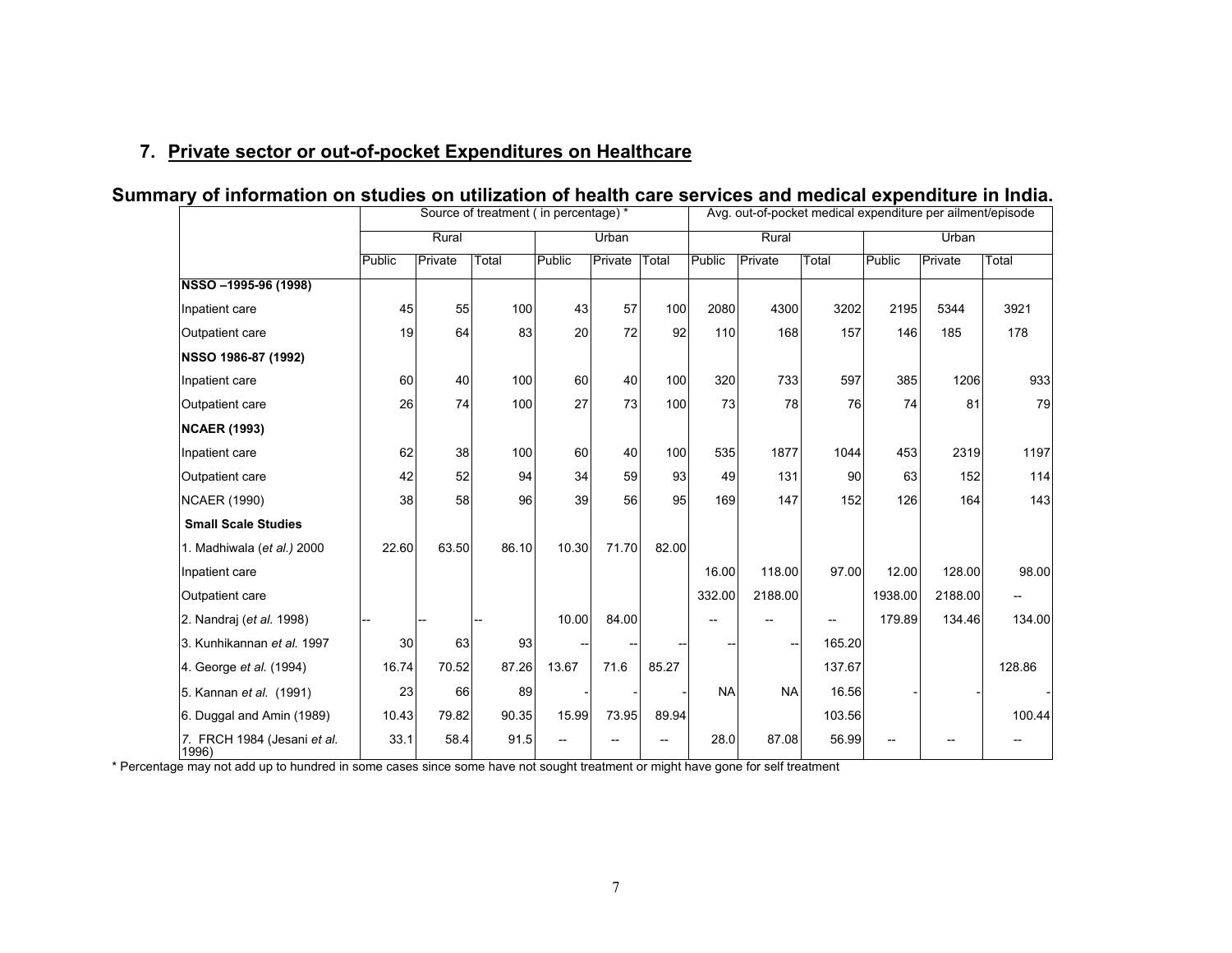#### **6. Municipal Expenditures on Healthcare**

|                 |        | 1960-61 1965-66     | 1970-71 | 1975-76 1980-81 |         | 1985-86<br>оr<br>latest<br>available |
|-----------------|--------|---------------------|---------|-----------------|---------|--------------------------------------|
| Expenditure of  | 162673 | 283659              | 467014  | 768888          | 1428248 | 2763101                              |
| 30 Corporations |        | $(29.24)$ $(29.98)$ | (28.68) | (24.29)         | (28.28) | (27.11)                              |

**Health Expenditure of Municipal Corporations (figures in Rs. Thousands)** 

Note: Figures in parenthesis are percentage to total Municipal expenditure. Source: Statistical Abstract of India, 1987, Central Statistical Organisation, GOI, New Delhi, 1988.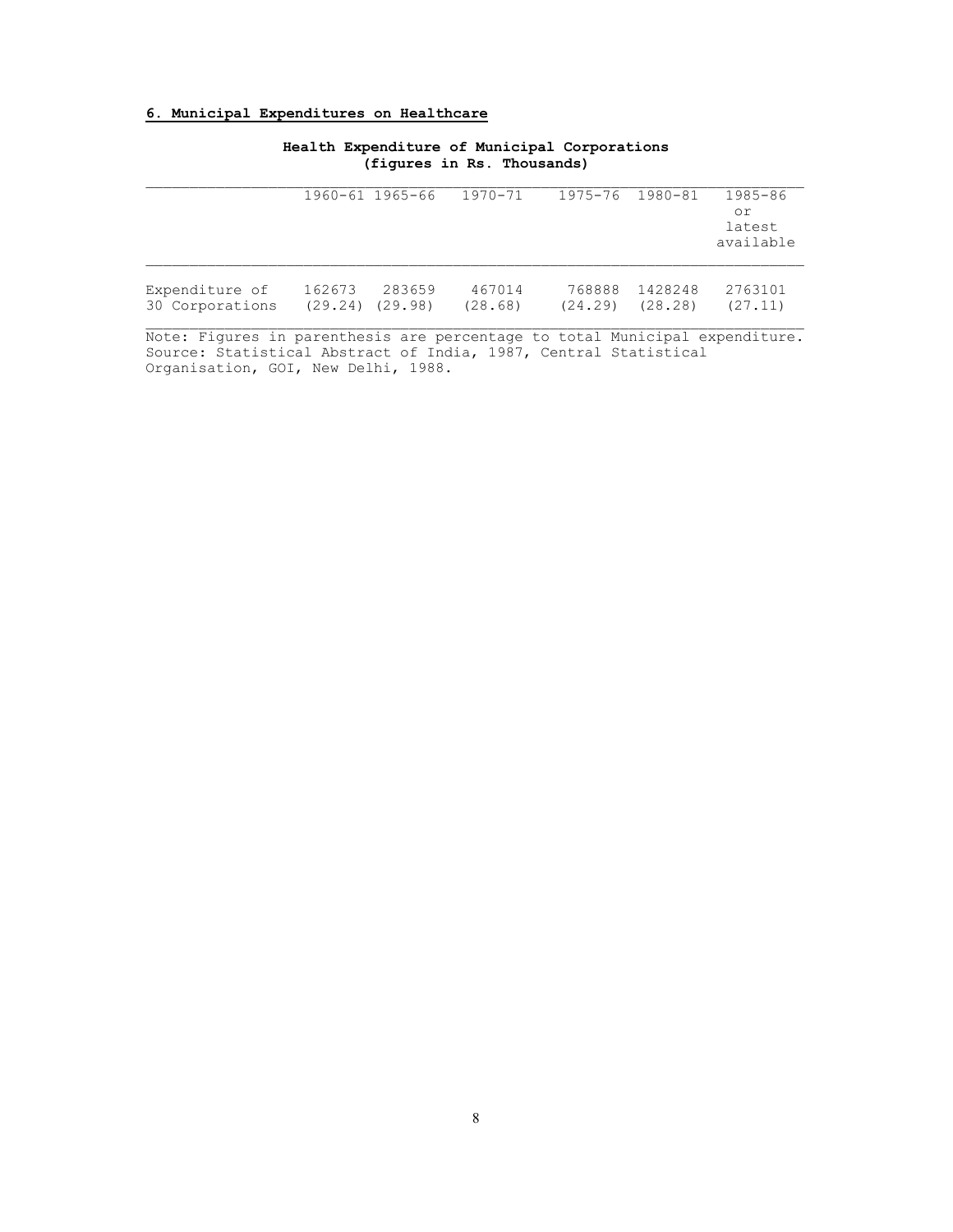| Year                                             |                         | Rs. million<br>Municipal Bodies                                 |                                   | Rs. million<br>District Boards                                                                     | Source                                                                                      | Remarks                                                                                                                            |
|--------------------------------------------------|-------------------------|-----------------------------------------------------------------|-----------------------------------|----------------------------------------------------------------------------------------------------|---------------------------------------------------------------------------------------------|------------------------------------------------------------------------------------------------------------------------------------|
| $1951 - 52$                                      |                         |                                                                 | 121.52 (30% of Income)            | 21.45(6.3% of<br>Income)                                                                           | GOI, Health<br>Stats. India                                                                 | Incomplete<br>information,<br>population<br>not known.                                                                             |
| $1952 - 53$<br>$1953 - 54$<br>$1954 - 55$        |                         | 161.74 (31.8%)<br>89.00 (30.5%<br>146.71 (32.7%)                | П<br>П<br>П                       | 13.79 (4.0%)<br>$\mathcal{L}$<br>11.00 (4.9%<br>$\lambda$<br>11.31 (2.0%<br>$\lambda$              | $\mathbf{H}$<br>$\lambda$<br>П<br>$\lambda$<br>$\mathbf{H}$<br>$\lambda$                    | $\mathbf{u}$<br>$\mathbf{H}$<br>11                                                                                                 |
| $1955 - 56$<br>1956-57<br>$1957 - 58$<br>1959-60 |                         | 156.02 (29.4%<br>111.93 (32.0%<br>93.35 (32.7%<br>355.23 (50.9% | π<br>$\pmb{\mathsf{H}}$<br>п<br>П | $4.09$ $(2.6%$<br>$\lambda$<br>$\lambda$<br>ΝA<br>ΝA<br>$\lambda$<br>$16.24$ $(6.63)$<br>$\lambda$ | $\mathbf{H}$<br>$\lambda$<br>$\pmb{\mathsf{H}}$<br>$\pmb{\mathsf{H}}$<br>$\pmb{\mathsf{H}}$ | $\mathbf{H}$<br>$\mathbf{H}$<br>11<br>$\mathbf{H}$                                                                                 |
| 1960-61<br>1970-71                               |                         | 263.71 (53.64%<br>530.97 (35.0% of                              | π<br>total expnd. )               | 9.20(6.11)<br>$\lambda$<br>ΝA                                                                      | $\pmb{\mathsf{H}}$<br>NCAER                                                                 | $\pmb{\mathsf{H}}$<br>Rs.24.68 per<br>capita (sample<br>21.5 million<br>population<br>in 12<br>Municipal<br>corporations<br>and 27 |
| 1974-75                                          | 2155.89 (40.2%          |                                                                 | π<br>$\mathbf{u}$ )               | NA                                                                                                 | NIUA-1983                                                                                   | Municipalities<br>Rs.26.71 per<br>capita (sample<br>1533 municipal<br>bodies<br>covering 80.7<br>million                           |
|                                                  | 1976-77 1294.33 (37.8%  |                                                                 | π<br>$"$ )                        | ΝA                                                                                                 | NCAER                                                                                       | population)<br>Rs.48.08 per<br>capita (sample<br>26.9 million<br>population in<br>12 Municipal<br>Corporations<br>and 27           |
|                                                  | 1979-80 3791.84 (37.83% |                                                                 | π<br>$\mathbf{H}$ )               | ΝA                                                                                                 | NIUA-1983                                                                                   | Muncipalities)<br>Rs.33.47 per<br>capita (Sample<br>1533 Municipal<br>bodies with<br>113.27 million                                |
|                                                  | 1986-87 2270.00 (38%    |                                                                 | $"$ )<br>π                        | ΝA                                                                                                 | NIUA-1989                                                                                   | population)<br>Rs.55 per<br>capita (sample<br>41.2 million<br>population of<br>157 Class I<br>municipal<br>bodies)                 |

|  | MUNICIPAL HEALTH FINANCE (Medical+Public Health+Water Supply & Sanitation) |  |
|--|----------------------------------------------------------------------------|--|
|--|----------------------------------------------------------------------------|--|

Sources:

1. GOI, Health Statistics of India, Various years DGHS, MOHFW, Delhi. 2. NCAER, A Study of Resource of Municipal Bodies, 1980, New Delhi. 3. NIUA, 1983 - A Study of Financial Resources of Urban Local Bodies in India and the Level of Services Provided, New Delhi. 4. NIUA, 1989 - Upgrading Municipal Services : Norms and Financial Implications, NIUA Research Studies Series Number 38, New Delhi.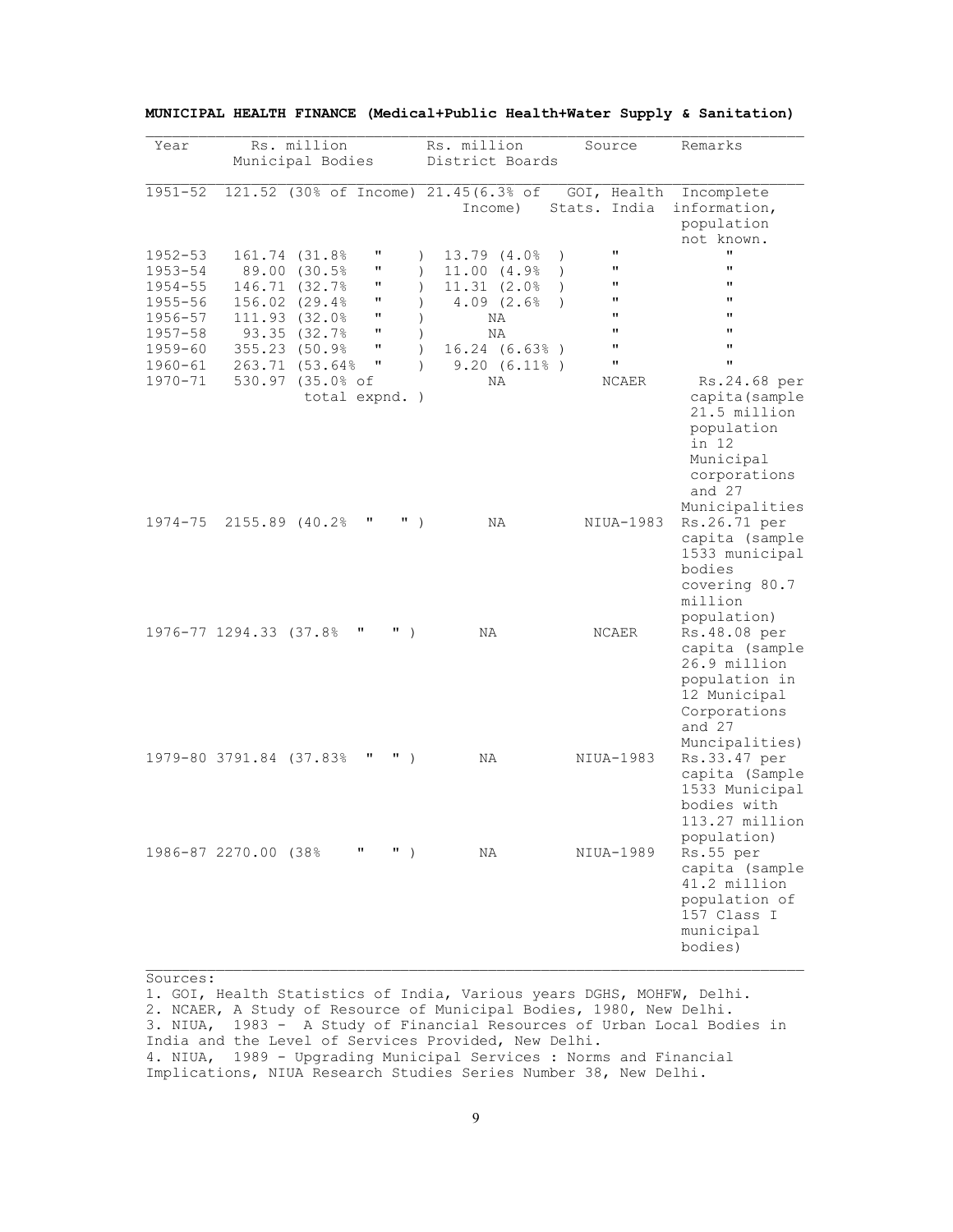|                           | 1974           | 1979   | 1985   | 1989   | 1994 | 1998    |
|---------------------------|----------------|--------|--------|--------|------|---------|
| <b>Teaching Hospitals</b> | 3              | 3      | 3      | 3      | 3    | 3       |
| Expd.Rs. Lakhs<br>□       |                |        |        | 4172   | 7792 | 17500   |
| General Hospitals         | $\overline{7}$ | 11     | 13     | 13     | 15   | 15      |
| Beds<br>□                 | 1328           | 2362   | 2851   | 3294   |      | 4000    |
| Inpatients<br>□           | 523169         | 963129 | 945990 | 790579 |      | 1000000 |
| Per bed inptnts.<br>□     | 394            | 408    | 332    | 240    |      | 250     |
| OPDs (lakhs)<br>$\Box$    |                | 56     | 34     | 50     |      | 35      |
| Expnd.Rs.lakhs<br>□       | 167            | 651    | 1362   | 2094   |      | 6470    |
| Exp. Per bed Rs<br>□      | 12575          | 27561  | 47773  | 63570  |      | 161750  |
| Special Hospitals         | 5              | 5      | 5      | 5      | 5    | 5       |
| <b>Maternity Homes</b>    | 27             | 25     | 28     | 25     | 25   | 27      |
| Dispensaries              | 107            | 148    | 148    | 150    | 159  | 185     |
| Cases (lakhs)<br>◻        | 123.32         | 158.88 | 40.94  | 39.73  |      | 40.00   |
| Cases per disp.<br>$\Box$ | 115252         | 107351 | 27662  | 26487  |      | 21622   |
| Expnd.Rs.lakhs<br>□       |                |        | 294.73 | 338.09 |      | 1350.00 |
| Exp.Per case Rs<br>□      |                |        | 7.20   | 8.51   |      | 33.75   |
| <b>Health Posts</b>       |                |        |        |        | 176  | 176     |

**Growth of Mumbai Municipal Corporation (BMC) Health Services 1974-1998** 

Source: Annual Reports of Executive Health Officer upto 1989; Know Your Wards, respective years; BMC Budget A, Part II, various years.

**Health Care Expenditure of BMC Services Across Levels 1992-98 (Rs. Millions actuals upto 95-96, RE 96-97, BE 97-98)** 

**\_\_\_\_\_\_\_\_\_\_\_\_\_\_\_\_\_\_\_\_\_\_\_\_\_\_\_\_\_\_\_\_\_\_\_\_\_\_\_\_\_\_\_\_\_\_\_\_\_\_\_\_\_\_\_\_\_\_\_\_\_\_\_\_\_\_\_\_\_\_\_\_**

|                            |                  |                  |                 |          |                                         |      |               | 1991-92 92-93 93-94 94-95 95-96 96-97 97-98 Avg. annual<br>growth 92-98<br>percent |
|----------------------------|------------------|------------------|-----------------|----------|-----------------------------------------|------|---------------|------------------------------------------------------------------------------------|
| 1. Total Health 1554       | (100)            | 1999<br>(100)    | 2224            | 2637     | 2959<br>$(100)$ $(100)$ $(100)$ $(100)$ | 3436 | 3808<br>(100) | 16                                                                                 |
| Secondary / Tertiary Level |                  |                  |                 |          |                                         |      |               |                                                                                    |
| 2. Hospitals               | 906              | 1193             | 1286            | 1528     | 1700                                    | 1984 | 2157          | 16                                                                                 |
|                            | (58)             | $(60)$ $(58)$    |                 | (58)     | (57)                                    | (58) | (57)          |                                                                                    |
| 3. Mat. Homes              | 56               |                  |                 | 72 75 89 | 103                                     | 121  |               | 14                                                                                 |
|                            | (4)              | $(4)$ $(3)$      |                 | (3)      | (3)                                     | (4)  |               |                                                                                    |
| Primary Care Level         |                  |                  |                 |          |                                         |      |               |                                                                                    |
| 4. Dispensaries            | 49               | 63               | 67              | 78       | 92                                      | 101  | 135           | 19                                                                                 |
|                            | (3)              | (3)              | (3)             | (3)      | (3)                                     | (3)  | (4)           |                                                                                    |
| 5. IPP-V                   | - 55             | 72               | 121             | 148      | 164                                     | 147  | 148           | 20                                                                                 |
|                            | (4)              | (4)              | (5)             | (6)      | (6)                                     | (4)  | (4)           |                                                                                    |
| -of which HPs              | 32               | -48              | 54              | 73       | 80                                      |      |               |                                                                                    |
|                            | (2)              | (2)              | (2)             | (3)      | (3)                                     |      |               |                                                                                    |
| -of which PPCs 9           |                  | 10               | $\overline{38}$ | 40       | 39                                      |      |               |                                                                                    |
|                            | $(\cdot, \cdot)$ | $(\cdot, \cdot)$ | (2)             | (2)      | (1)                                     |      |               |                                                                                    |

*Note: Total Health includes others not included in table like medical education, public health, pollution control etc.. Figures in parentheses are column %s. Also note that the HP data excludes the HPs under ORS dept., thus upto 1993 the expenditure is for 70 HPs and after that for 120 HPs*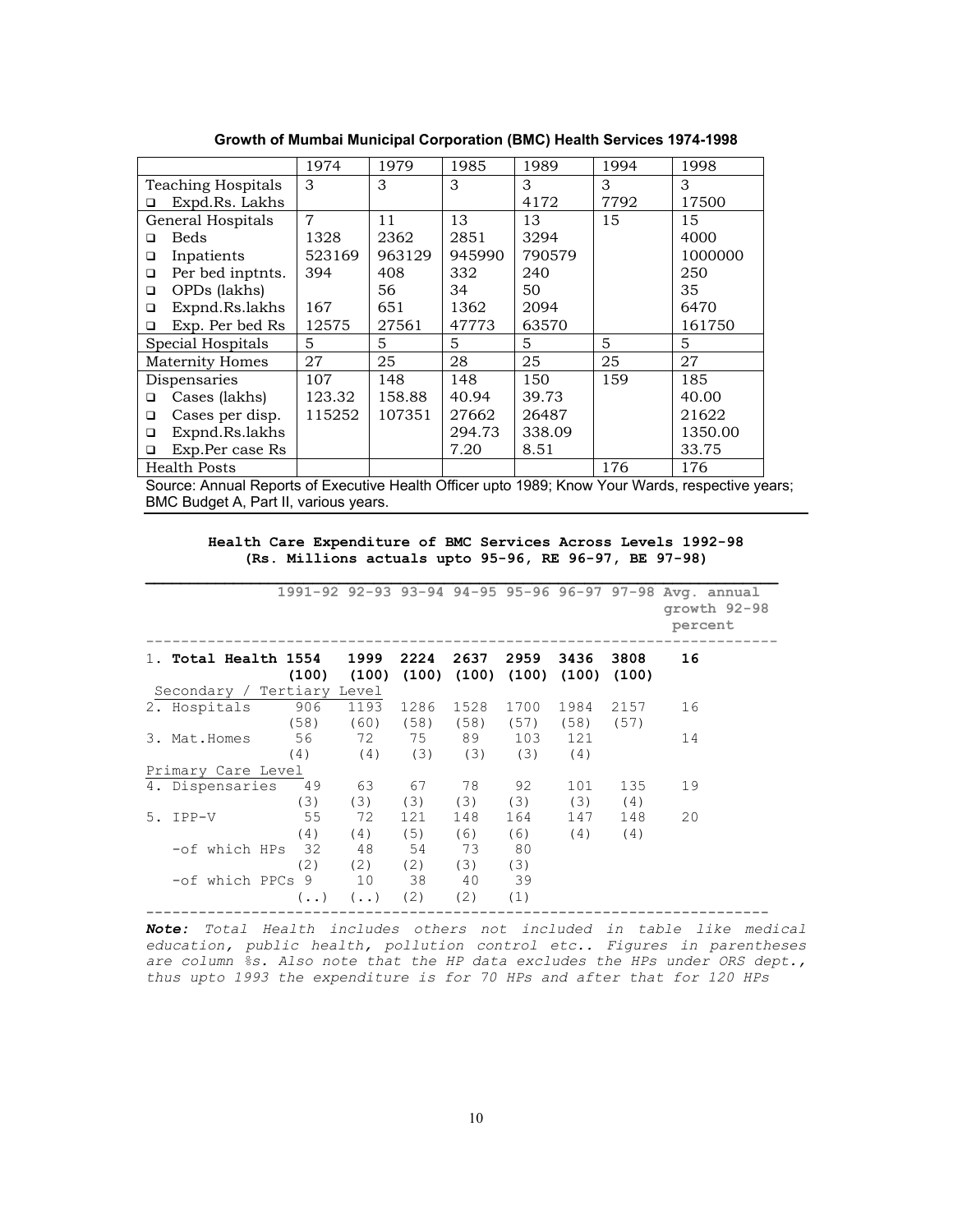#### **OPD PROFILE OF DISPENSARIES OF G-NORTH AND H-EAST WARDS**

|                    | 1991-1992  |    | 1992-1993 |            |    | 1993-1994 |            | 1994-1995 |    |            | 1995-1996 |    | 1996-1997  |    |    |            |    |    |
|--------------------|------------|----|-----------|------------|----|-----------|------------|-----------|----|------------|-----------|----|------------|----|----|------------|----|----|
| Name of Disp       | Total      | %  | %         | Total      | %  | %         | Total      | %         | %  | Total      | %         | %  | Total      | %  | %  | Total      | %  | %  |
| H-East             | <b>OPD</b> | F. | C         | <b>OPD</b> | F  | C         | <b>OPD</b> | F         | C  | <b>OPD</b> | F         | C  | <b>OPD</b> | F  | C  | <b>OPD</b> | F  | C  |
| 1.Kherwadi         | 26807      | 36 | 51        | 28871      | 46 | 35        | 34489      | 36        | 45 | 31413      | 25        | 52 | 24648      | 43 | 31 | 26703      | 44 | 32 |
| 2.Kalina           | 6774       | 36 | 36        | 9124       | 31 | 40        | 9323       | 33        | 36 | 11639      | 34        | 41 | 10558      | 36 | 42 | 10248      | 39 | 41 |
| 3. Bharatnagar     | 16360      | 37 | 42        | 28349      | 47 | 31        | 21561      | 34        | 42 | 24460      | 34        | 47 | 26688      | 35 | 41 | 23532      | 37 | 33 |
| 4. Jwaharnagar     | 17125      | 40 | 30        | 14632      | 46 | 15        | 12624      | 37        | 40 | 16384      | 28        | 52 | 23135      | 37 | 39 | 28241      | 32 | 34 |
| 5.SV Nagar         | 27550      | 33 | 48        | 44757      | 32 | 49        | 43388      | 33        | 43 | 48547      | 35        | 37 | 26190      | 38 | 39 | 21042      | 38 | 41 |
| 6. Prabhat Cly     | 18327      | 35 | 32        | 17605      | 38 | 29        | 16475      | 37        | 31 | 16835      | 41        | 35 | 16142      | 40 | 35 | 16509      | 43 | 34 |
| <b>G-North</b>     |            |    |           |            |    |           |            |           |    |            |           |    |            |    |    |            |    |    |
| 7.Shahunagar       | 30725      |    |           | 29604      |    |           | 33708      |           |    | 38666      |           |    | 32114      |    |    | 29317      | 12 | 12 |
| 8. Gokhale Rd      | 18118      |    |           | 23862      |    |           | 27761      |           |    | 36918      |           |    | 37152      |    |    | 38951      | 20 | 46 |
| 9. Welkarwadi      | 36410      |    |           | 38594      |    |           | 54108      |           |    | 54789      |           |    | 49486      |    |    | 54451      | 44 | 31 |
| 10.ShreeCine       | 31510      |    |           | 41089      |    |           | 46206      |           |    | 47110      |           |    | 41961      |    |    | 35654      | 34 | 16 |
| 11.Gulbai          | 29877      |    |           | 29008      |    |           | 34539      |           |    | 35121      |           |    | 40310      |    |    | 34163      | 46 | 29 |
| 12. Shastrinagr    | 14614      |    |           | 22655      |    |           | 20839      |           |    | 22609      |           |    | 16827      |    |    | 16929      | 29 | 50 |
| 13. Transit Cmp    | 29823      |    |           | 21527      |    |           | 24712      |           |    | 31887      |           |    | 29184      |    |    | 23962      | 36 | 44 |
| 14.Kumbharwd       | 55553      |    |           | 66906      |    |           | 68370      |           |    | 58383      |           |    | 27114      |    |    | 21903      | 34 | 35 |
| 15. Matunga LC     | 42507      |    |           | 29958      |    |           | 23492      |           |    | 25186      |           |    | 25114      |    |    | 25223      | 32 | 35 |
| 16. Pilla Bunglw   | 15566      |    |           | 21141      |    |           | 19407      |           |    | 21820      |           |    | 20505      |    |    | 18548      | 33 | 39 |
| <b>MEAN yearly</b> | 26103      |    |           | 29230      |    |           | 30688      |           |    | 32610      |           |    | 27945      |    |    | 26586      |    |    |
| <b>MEAN weekly</b> | 502        |    |           | 562        |    |           | 590        |           |    | 627        |           |    | 537        |    |    | 511        |    |    |
| Avg. Per Hour      | 14         |    |           | 16         |    |           | 16         |           |    | 17         |           |    | 15         |    |    | 14         |    |    |

NOTE : F = Female and C = Children Source: Records of BMC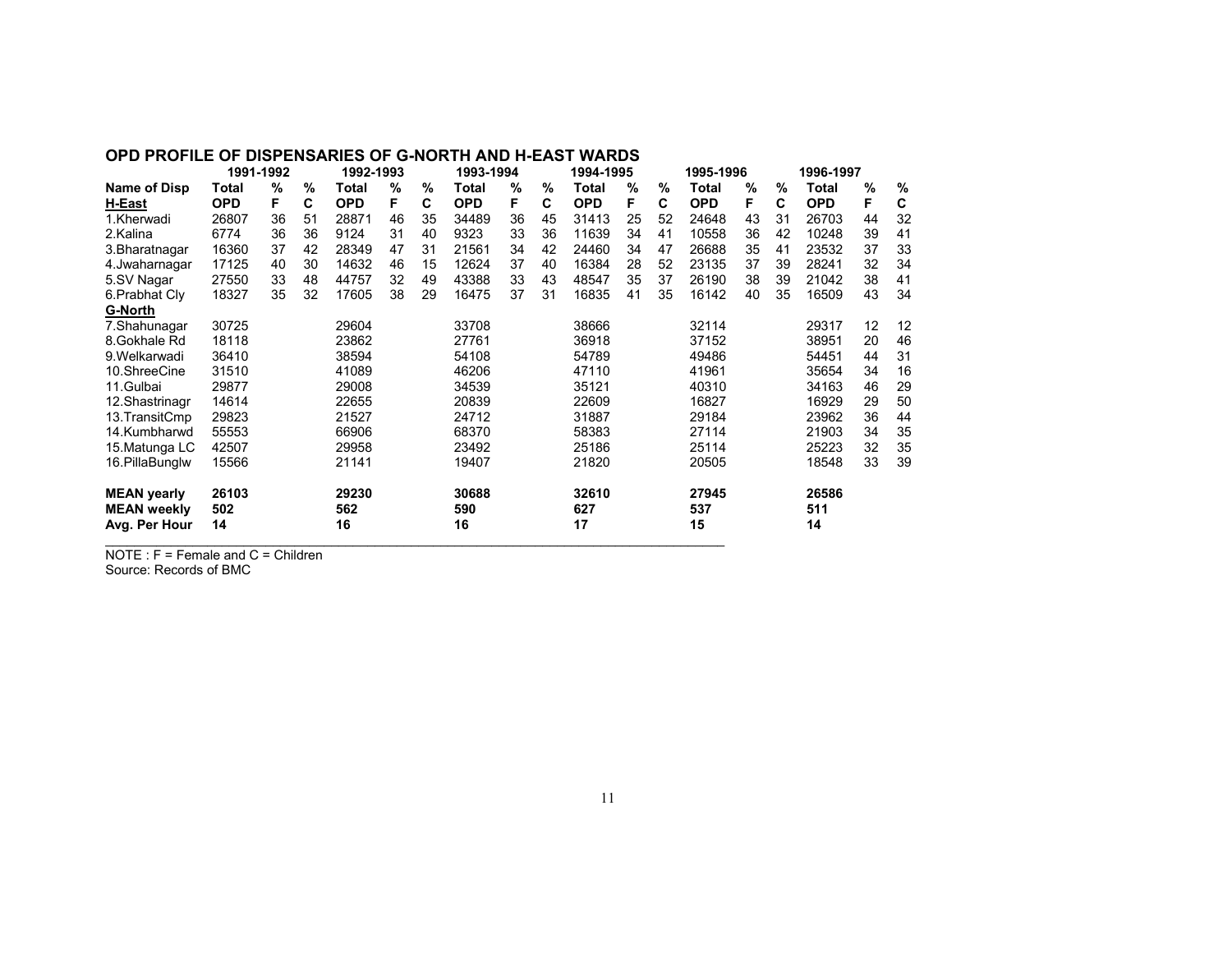#### **EXPENDITURE PATTERN OF DISPENSARIES**

|                                          | 1991-1992      |    |   | 1992-1993       |    |    | 1993-1994       |    | 1994-1995 |                 |      | 1995-1996 |                 |    | 1996-1997 |                 |      |    |
|------------------------------------------|----------------|----|---|-----------------|----|----|-----------------|----|-----------|-----------------|------|-----------|-----------------|----|-----------|-----------------|------|----|
| Name of Disp                             | Total          | %  | % | Total           | %  | %  | Total           | %S | %         | Total           | $\%$ | %         | Total           | %  | %         | Total           | $\%$ | %  |
| H-East                                   | <b>Rupees</b>  | s  | М | <b>Rupees</b>   | s  | м  | <b>Rupees</b>   |    | М         | <b>Rupees</b>   | s    | М         | <b>Rupees</b>   | s  | М         | <b>Rupees</b>   | s    | М  |
| 1.Kherwadi                               | 266940         |    |   | 332422          | 83 | 15 | 421539          | 76 | 19        | 450868          | 82   | 16        | 516364          | 79 | 19        | 562039          | 85   | 13 |
| 2.Kalina                                 | 164124         |    |   | 249286          | 76 | 22 | 269071          | 80 | 12        | 318514          | 81   | 16        | 371024          | 77 | 21        | 400135          | 78   | 19 |
| 3. Bharatnagar                           | 164124         |    |   | 249286          | 76 | 22 | 297503          | 72 | 20        | 331753          | 78   | 19        | 371024          | 77 | 21        | 396135          | 78   | 18 |
| 4.Jwaharnagar                            | 164124         |    |   | 249286          | 76 | 22 | 294012          | 73 | 19        | 333514          | 77   | 20        | 371024          | 77 | 21        | 396135          | 78   | 18 |
| 5.SV Nagar                               | 164124         |    |   | 249286          | 76 | 22 | 317127          | 68 | 25        | 333387          | 77   | 20        | 373024          | 76 | 21        | 395135          | 79   | 18 |
| 6. Prabhat Cly                           | 164124         |    |   | 249286          | 76 | 22 | 316760          | 68 | 25        | 327906          | 79   | 18        | 380524          | 75 | 22        | 395135          | 79   | 18 |
| G-North                                  |                |    |   |                 |    |    |                 |    |           |                 |      |           |                 |    |           |                 |      |    |
| 7.Shahunagar                             | 288951         | 87 |   | 482641          | 94 |    | 741479          | 87 | 11        | 806751          | 86   | 11        | 1033432         | 86 | 7         | 1103952         | 90   | 8  |
| 8. Gokhale Rd                            | 574275         | 96 |   | 560641          | 95 |    | 823479          | 89 | 9         | 943751          | 88   | 10        | 1401582         | 68 | 6         | 1444132         | 82   |    |
| 9. Welkarwadi                            | 259447         | 98 |   | 455641          | 93 |    | 725479          | 87 | 11        | 810751          | 86   | 11        | 993582          | 89 | 8         | 1348807         | 81   |    |
| 10.ShreeCine                             | 260123         | 95 |   | 445641          | 93 |    | 711479          | 87 | 11        | 793751          | 86   | 12        | 892932          | 88 | 9         | 1167877         | 84   | 9  |
| 11.Gulbai                                | 420233         | 74 |   | 558641          | 95 |    | 818479          | 89 | 10        | 941751          | 88   | 10        | 1181081         | 80 | 8         | 1280337         | 91   |    |
| 12. Shastrinagr                          | 212463         | 82 |   | 388641          | 92 |    | 642479          | 86 | 12        | 643751          | 83   | 14        | 993932          | 65 | 8         | 975952          | 87   | 9  |
| 13. Transit Cmp                          | 222003         | 76 |   | 357641          | 91 |    | 621479          | 85 | 13        | 669751          | 84   | 14        | 1183932         | 58 | 6         | 1047952         | 84   | 9  |
| 14.Kumbharwd                             | 275411         | 62 |   | 382641          | 92 |    | 646479          | 86 | 12        | 633751          | 83   | 14        | 1083932         | 59 |           | 1033952         | 76   | 9  |
| 15. Matunga LC                           | 174343         | 98 |   | 368641          | 92 |    | 652479          | 86 | 12        | 742751          | 85   | 12        | 831522          | 83 | 9         | 1060452         | 83   | 9  |
| 16. Pilla Bunglw                         | 298879         | 59 |   | 385641          | 92 |    | 680479          | 86 | 11        | 747751          | 85   | 12        | 1179932         | 66 | 6         | 1152952         | 84   | 8  |
| <b>MEAN / Disp</b><br><b>MEAN / Case</b> | 254605<br>9.75 | 83 |   | 372829<br>12.75 | 87 | 21 | 561238<br>18.29 | 82 | 15        | 614403<br>18.84 | 83   | 14        | 822428<br>29.43 | 76 | 12        | 885067<br>33.29 | 83   | 12 |

NOTE : S = Salary and M = Medicines and Supplies

Source: Records of BMC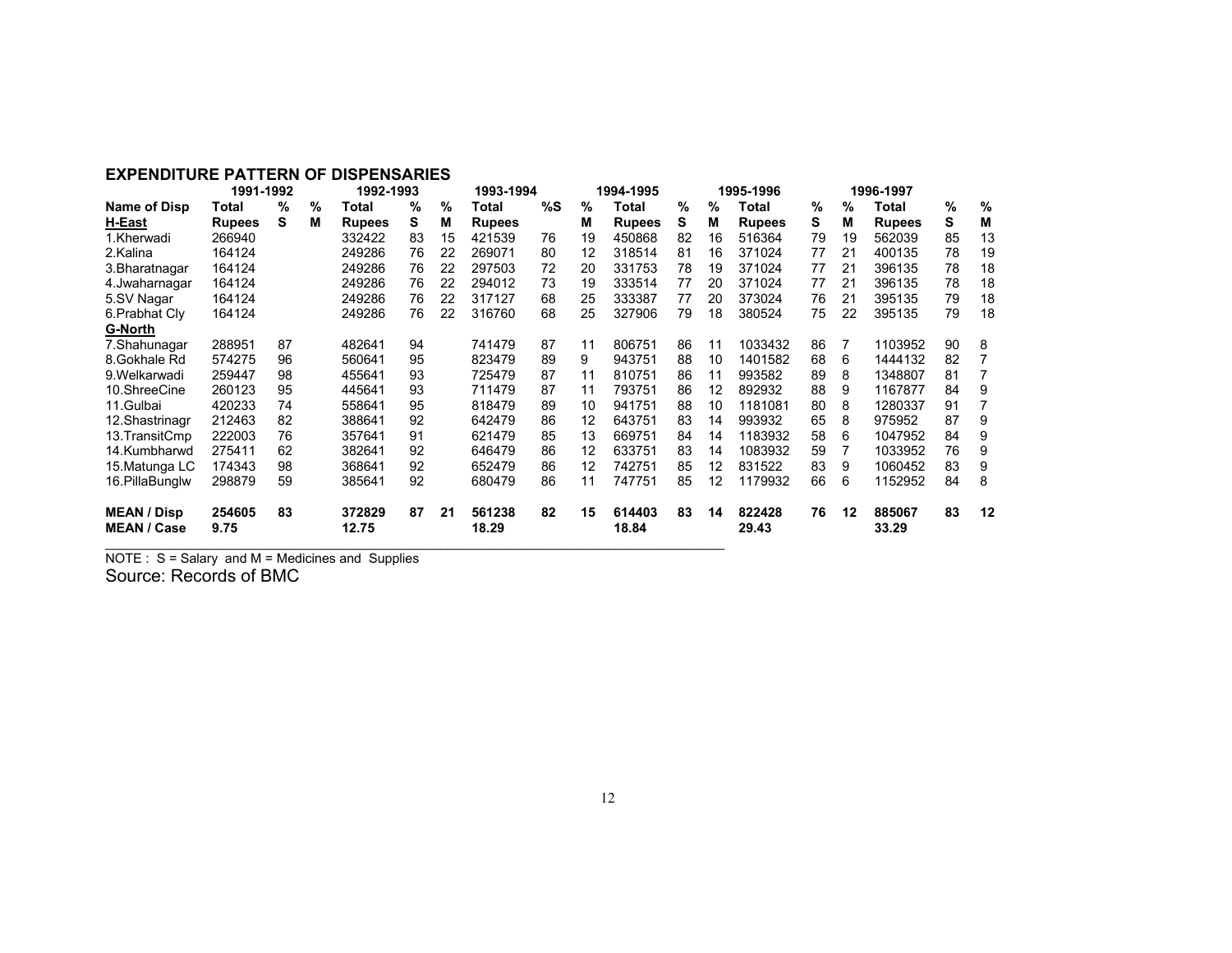#### **Concluding Remarks**

The above data sets indicate the range of information available to establish a National Health Accounts framework. The data sets do have various kinds of problems as referred to earlier but they are not insurmountable if there is a will to set up an organised system of National Health Accounts. From the above data sets it is evident that the Performance Budgets come the closest to any decent system of National Health accounting. Given the latest information apart from the Central Government only ten states (including in some Zilla parishads) and afew Municipal corporations do performance budgeting. According to accounting norms for public expenditures almost all states should have established performance budgeting by the eighties but what we witness is that the few who have set it up are not doing it very seriously and allowing it to collapse.

Some recent developments show that the Comptroller and Auditor General of India is seriously considering improving the quality of presentation of data on the accounts of the nation which should make the public health expenditure data available in more useful categories. But financial data is not the only data needed in National Health Accounts; one also needs utilisation and services data to make the accounts system analytic and meaningful so that resources can be used more effectively. Many government departments are now making special efforts at improving the quality of their reports, statistical compendiums etc.. and to do this they have now made a large number of their non-priced publications as priced ones. The Ministry of Health too has adopted pricing but the quality of its data or timely availability is still far from being what it should be. It must be remembered that HII is the only compiled source on a wide array of health information and the users of health data are at its mercy. Hence a lot of pressure on the Ministry of Health will have to be put to make it meet the demands for quality and timely availability of health and health care data. And the ministry in turn will have to exert similar pressure on its constituents from whom it gets the data it compiles, both public agencies and institutions as well as private ones. The latter would require organised regulatory initiatives to make them accountable. That apart the need to regularise the NSS and NFHS kinds of surveys (ofcourse improved ones) for generating population based information is also vital.

To conclude an illustration of the Canadian system is given below:

In 2000-2001, total health expenditures in Canada were \$97.6 billion, up 7.2% from its expenditures of \$91 billion in 1999-2000. Total health expenditures in 2000-2001 amounted to \$3,174 per capita. The text in the table below gives a profile of the NHEX database used in Canada.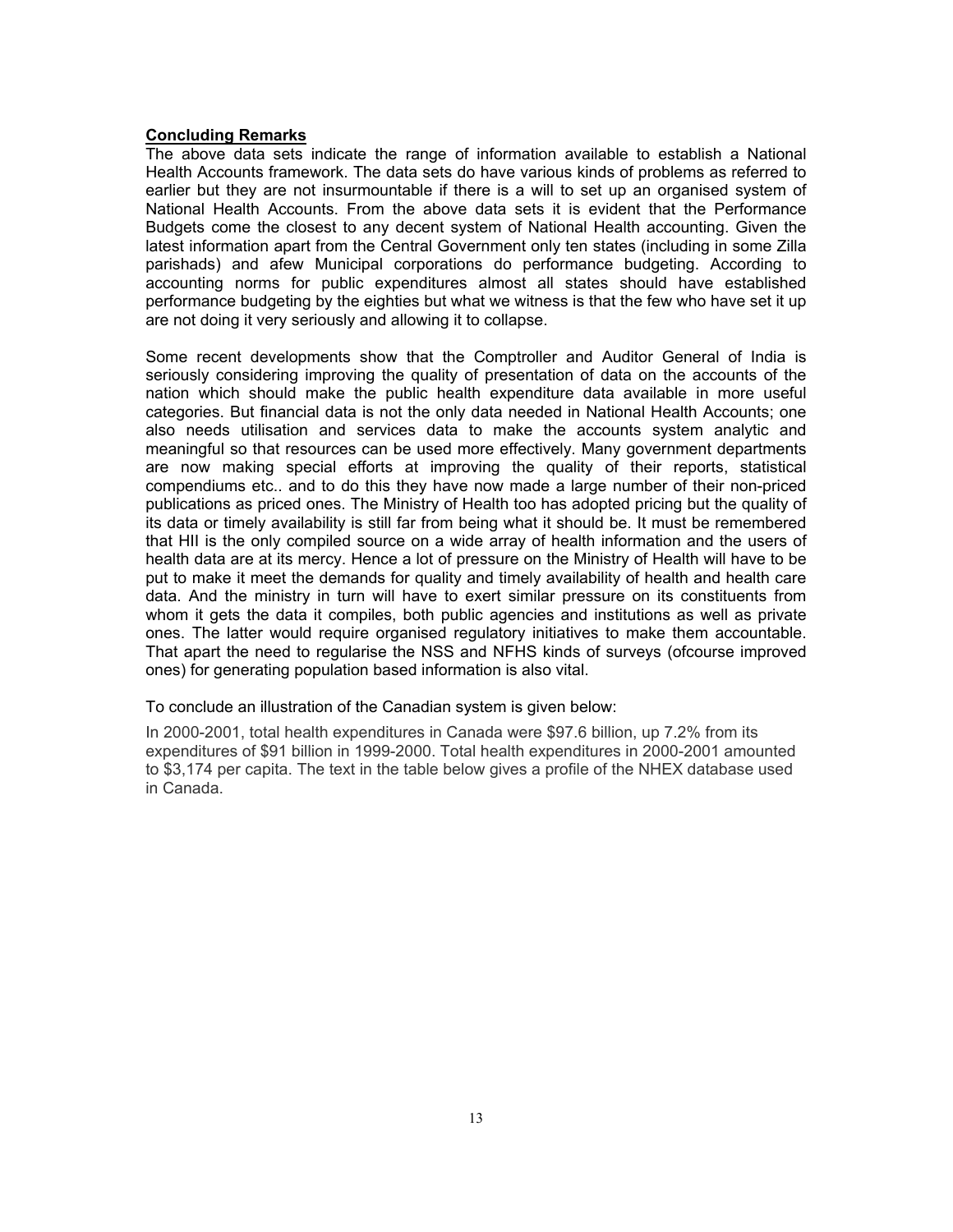#### Definitions

Health expenditure **—** includes any type of expenditure for which the primary objective is to improve or prevent the deterioration of health status. This definition allows economic activities to be measured according to primary purpose and secondary effects. Activities that are undertaken with the direct purpose of improving or maintaining health are included. Other activities are not included, even though they may impact health. For example, housing and income support policies have social welfare goals as their primary purpose and are not considered to be health expenditures, yet they are recognized as powerful factors in determining population health.

### Source of Finance (Sectors)

National health expenditures are reported based on the principle of *responsibility for payment* rather than on the source of the funds. It is for this reason, for example, that federal health transfers to the provinces are included in the provincial government sector since it is the responsibility of provincial governments to expend federal transfers on health services. The exception to this principle is that provincial government health transfers to municipal governments are included in the provincial government sector.

Public Sector—includes health care spending by governments and government agencies. It is sub-divided into four levels, as described below:

- 1. The Provincial Government Sector includes health spending from provincial/territorial government funds, federal health transfers to the provinces/territories, and provincial government health transfers to municipal governments.
- 2. The Federal Direct Sector refers to direct health care spending by the federal government in relation to health care services for special groups such as Aboriginals, the Armed Forces and veterans, as well as expenditures for health research, health promotion and health protection. Federal Direct health expenditure does not include federal health transfers to the provinces.
- 3. The Municipal Government Sector expenditure includes health care spending by municipal governments for institutional services; public health; capital construction and equipment; and, dental services provided by municipalities in the provinces of Nova Scotia, Manitoba and British Columbia. Designated funds transferred by provincial governments for health purposes are not included in the municipal sector, but are included with provincial government expenditure.
- 4. Social Security Funds are social insurance programs that are imposed and controlled by a government authority. They generally involve compulsory contributions by employees, employers or both, and the government authority determines the terms on which benefits are paid to recipients. Social security funds are distinguished from other social insurance programs, the terms of which are determined by mutual agreement between individual employers and their employees. In Canada, social security funds include the health care spending by workers' compensation boards and the drug insurance fund component of the Quebec Ministry of Health and Social Services drug subsidy program.

Health spending by Workers' Compensation Boards (WCB) includes what is commonly referred to by the provincial boards as medical aid. Non-health related items often reported by the Workers' Compensation Boards as medical aid expenditure such as funeral expenses, travel, clothing etc., are removed.

On January 1, 1997 the government of Quebec introduced a drug program that covered residents of the province, who were not otherwise covered by the provincial program or by private health insurance generally offered through employment. Drug claims for these participants of the new plan are paid from the Drug Insurance Fund. This component of the Quebec drug program is self-funded (i.e. it is funded through the compulsory payment of premiums and not by the provincial government of Quebec).

Private Sector *—*includes out-of-pocket expenditures made by individuals for health care goods and services; the health insurance claims paid by commercial and not-for-profit insurance firms, as well as the cost of administering those claims; non-patient revenues received by health care institutions such as donations and investment income; private spending on health-related capital construction and equipment; and, health research funded by private sources.

Data Quality—most private sector expenditures are estimated from survey data. Prior to 1996, the Family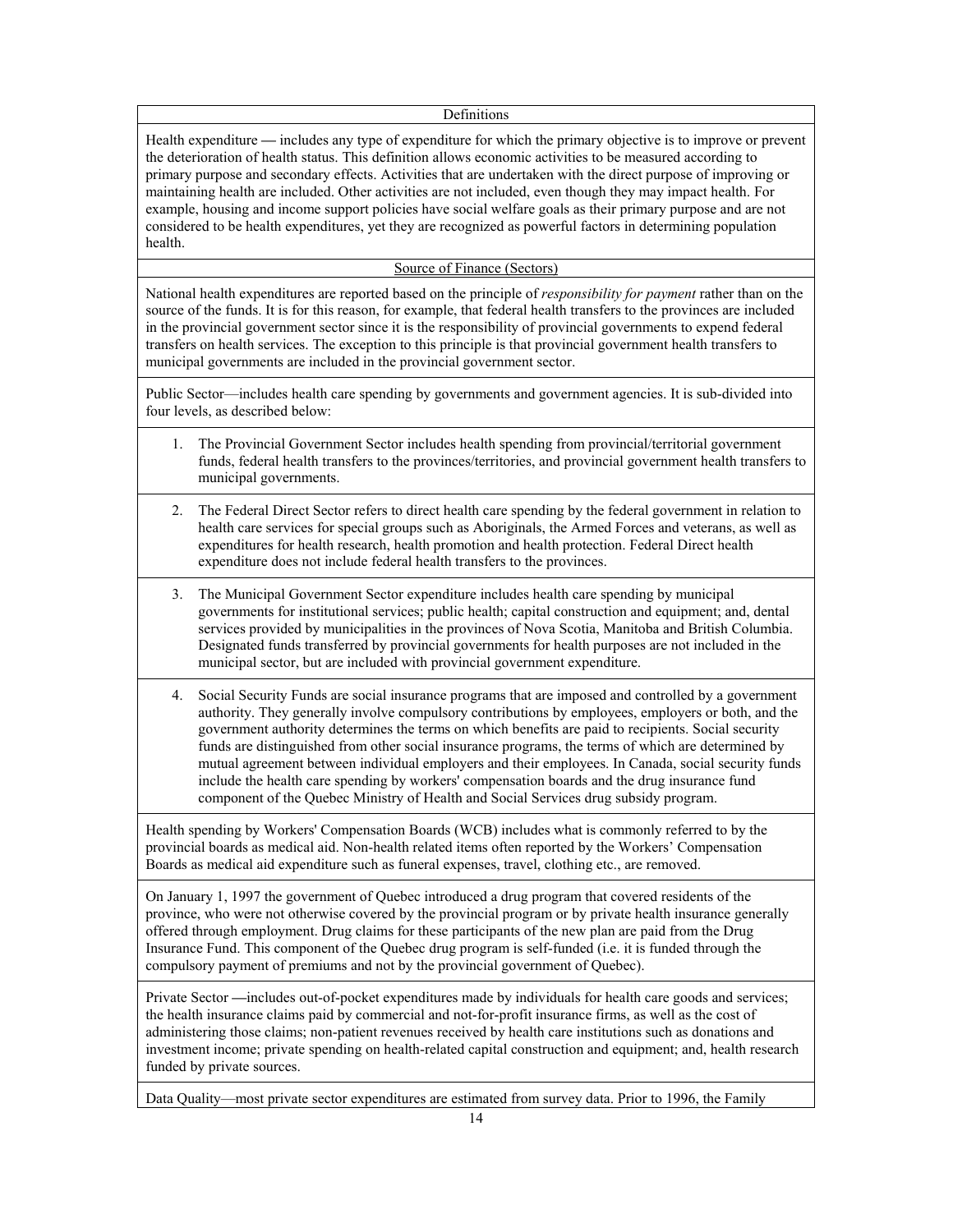Expenditure Survey by Statistics Canada, an important source of private sector data, was not carried out annually; therefore, trend data have been imputed for years between surveys. Private sector data were revised following a methodology review in the early 1990s. The revised private sector data incorporated information estimated directly from new sources for 1988 and subsequent years. Prior years were estimated using trend data. As a result, readers should use caution when using the private sector expenditure data for small provinces and for years prior to 1988.

#### Use of Funds (Categories)

Hospitals**—** are institutions where patients are accommodated on the basis of medical need and are provided with continuing medical care and supporting diagnostic and therapeutic services. Hospitals are licensed or approved as hospitals by a provincial/territorial government, or are operated by the Government of Canada and include those providing acute care, extended and chronic care, rehabilitation and convalescent care, psychiatric care, as well as nursing stations or outpost hospitals.

Other Institutions **—**include residential care types of facilities (for the chronically ill or disabled, who reside at the institution more or less permanently) and which are approved, funded or licensed by provincial or territorial departments of health and/or social services. Residential care facilities include homes for the aged (including nursing homes), facilities for persons with physical disabilities, developmental delays, psychiatric disabilities, alcohol and drug problems, and facilities for emotionally disturbed children. Facilities solely of a custodial or domiciliary nature and facilities for transients or delinquents are excluded.

Physicians**—** expenditures include primarily professional fees paid by provincial/territorial medical care insurance plans to physicians in private practice. Fees for services rendered in hospitals are included when paid directly to physicians by the plans. Also included are other forms of professional incomes (salaries, sessional, capitation).

The physician expenditure category does not include the remuneration of physicians on the payrolls of hospitals or public sector health agencies; these are included in the appropriate category, e.g. hospitals or other health spending.

Other Professionals **—**services, at the aggregate level represent expenditures for the services of privately practicing dentists, denturists, chiropractors, massage therapists, orthoptists, osteopaths, physiotherapists, podiatrists, psychologists, private duty nurses, and naturopaths. Discrete identification of many of the professions included under other professional services is often possible only when they are reported by provincial medical care insurance plans.

This category has been disaggregated at the Canada level in the Data Tables to provide information on the following sub-categories:

*Dental Services—*expenditures for professional fees of dentists (includes dental assistants and hygienists) and denturists, as well as the cost of dental prostheses, including false teeth and laboratory charges for crowns and other dental appliances.

*Vision Care Services—* expenditures for the professional services of optometrists and dispensing opticians, as well as expenditures for eyeglasses and contact lenses.

*Other—*expenditures for chiropractors, massage therapists, orthoptists, osteopaths, physiotherapists, podiatrists, psychologists, private duty nurses, and naturopaths.

Drugs—at the aggregate level, include expenditures on prescribed drugs and non-prescribed products purchased in retail stores. This category has been disaggregated at the Canada level in the Data Tables to provide information on the following sub-categories:

*Prescribed Drugs—*substances sold under the Food and Drug Act which require a prescription.

*Non-prescribed Drugs—*include two sub-components; Over-the-Counter drugs; and, Personal Health Supplies.

• *Over-the-Counter Drugs—* therapeutic drug products not requiring a prescription.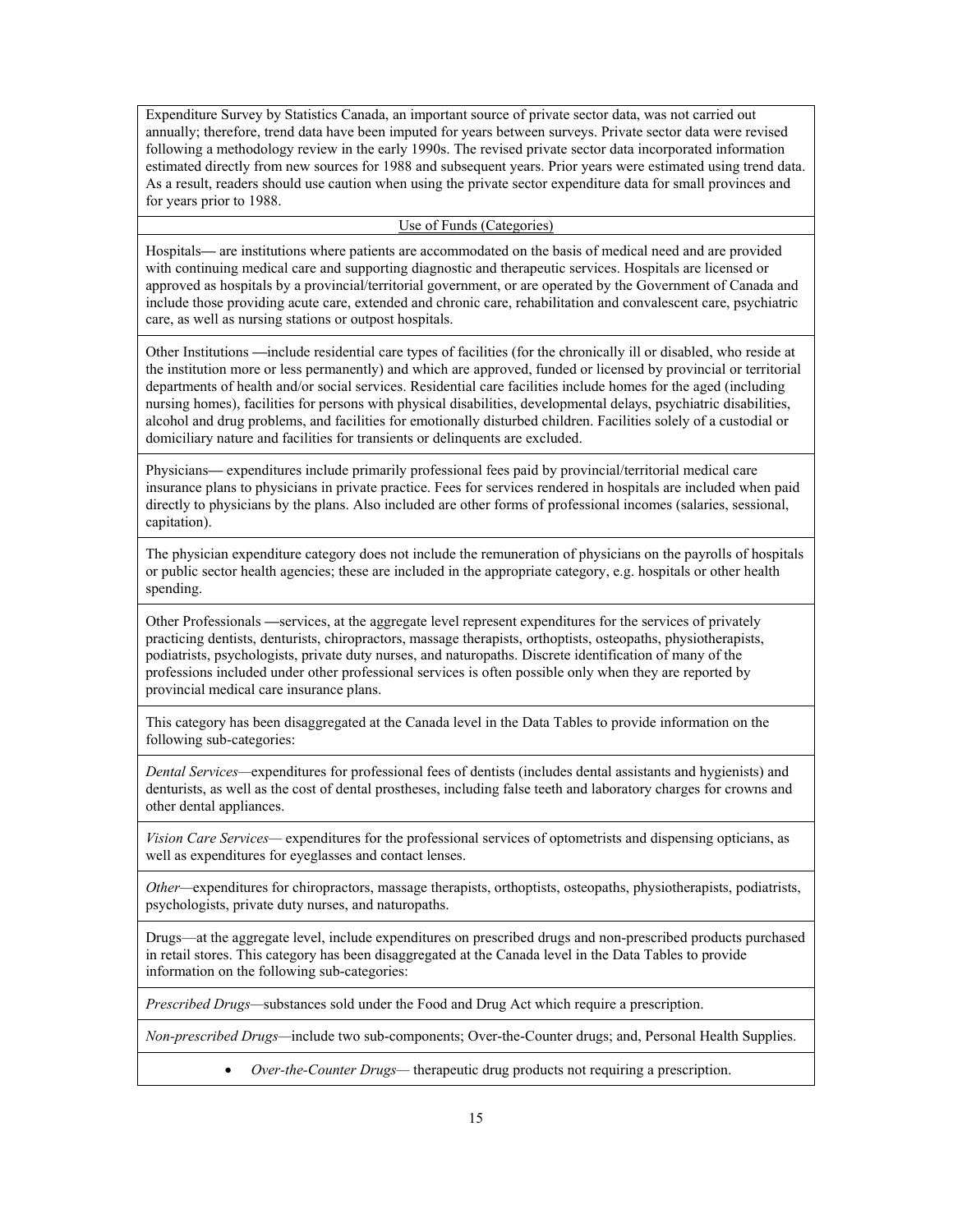• *Personal Health Supplies—* include items used primarily to promote or maintain health, e.g. oral hygiene products, diagnostic items such as diabetic test strips and medical items such as incontinence products.

The drug category does not include drugs dispensed in hospitals and generally in other institutions. These are included with the category of hospitals or other institutions.

Capital*—* includes expenditures on construction, machinery and equipment of hospitals, clinics, first-aid stations, and residential care facilities. (See also Technical Notes.)

Public Health and Administration *—*expenditures for items such as measures to prevent the spread of communicable disease, food and drug safety, health inspections, health promotion activities, community mental health programs, public health nursing and all costs for the infrastructure to operate health departments.

Other Health Spending **—**at the aggregate level includes expenditures on home care, medical transportation (ambulances), hearing aids, other appliances and prostheses, prepayment administration, health research and miscellaneous health care. This category has been disaggregated at the Canada level in the Data Tables to provide information on the following sub-categories:

*Prepayment Administration—* expenditures related to the cost of providing health insurance programs by either government or private health insurance firms.

*Health Research—*expenditures for research activities designed to further knowledge of the determinants of health, health status or methods of providing health care, evaluation of health care delivery or of public health programs. The category does not include research carried out by hospitals or drug companies in the course of product development. These amounts would be included with the hospital or drug categories respectively.

*Other—*expenditures for items such as home care, medical transportation (ambulances), hearing aids, other appliances, training of health workers, voluntary health associations, and occupational health to promote and enhance health and safety at the workplace.

The definition of home care that is currently in use in the National Health Expenditure Database is based on the definition used by the OECD, under which only the health professional component of home care is intended to be included. The portion that is commonly referred to as home support is considered to be a social service expenditure rather than a health expenditure and is excluded when it can be identified. A project is underway at CIHI to investigate the feasibility of developing a set of estimates that identify both the health professional and the home support components of home care

Source: http://secure.cihi.ca/cihiweb/dispPage.jsp?cw\_page=statistics\_nhex\_definitions\_e

#### *References :*

CAG, various years : Combined Finance and Revenue Accounts of the Union and State Governments, Comptroller and Auditor General, GOI, New Delhi

CBHI, various years : Health Information of India, CBHI, Ministry of Health, New Delhi

Census - 1981 and Others : Economic Tables - B Series, Census Commissioner, New Delhi

CSO, 1989 and various years : Basic Statistics Relating to the Indian Economy, GOI, New Delhi

Dilip TR and Ravi Duggal, 2002: Demand for Public Health services in Mumbai (draft report), CEHAT, Mumbai

Duggal Ravi, 1993: Employee Medical Benefits in the Corporate Sector, FRCH, Bombay

Duggal Ravi and Sucheta Amin, 1989 : Cost of Health Care, FRCH, Bombay

Duggal Ravi and Sunil Nandraj, 1991 : Regulating the Private Health Sector, mfc Bulletin No.173-174

Duggal Ravi, Sunil Nandraj and Sahana Shetty, 1992 : State Sector Health Expenditures, FRCH, Bombay Duggal Ravi, Sunil Nandraj and Asha Vadair, 1995 : Health Expenditure Across States - Part I and II, Economic and Political Weekly, April 15 and 22

FRCH, 1993 : Health Research Studies in India, FRCH, Bombay

George Alex, Ila Shah and Sunil Nandraj, 1993 : Household Health Expenditures in Madhya Pradesh, FRCH, Bombay

GOI, 1946 : Report of the Health Survey and Development Committee by Joseph Bhore - 4 Vols., GOI, New Delhi IAMR, 1997 : Manpower Profile of India, Yearbook 1997, 5th Edition, IAMR, New Delhi

IIM, 1987: Stuudy of Health Care Financing in India, IIM, Ahmedabad

Kanan KP, Thankappan, Kutty and Aravindan, 1991 : Health and Development in Rural Kerala, KSSP, Thiruvanathapuram